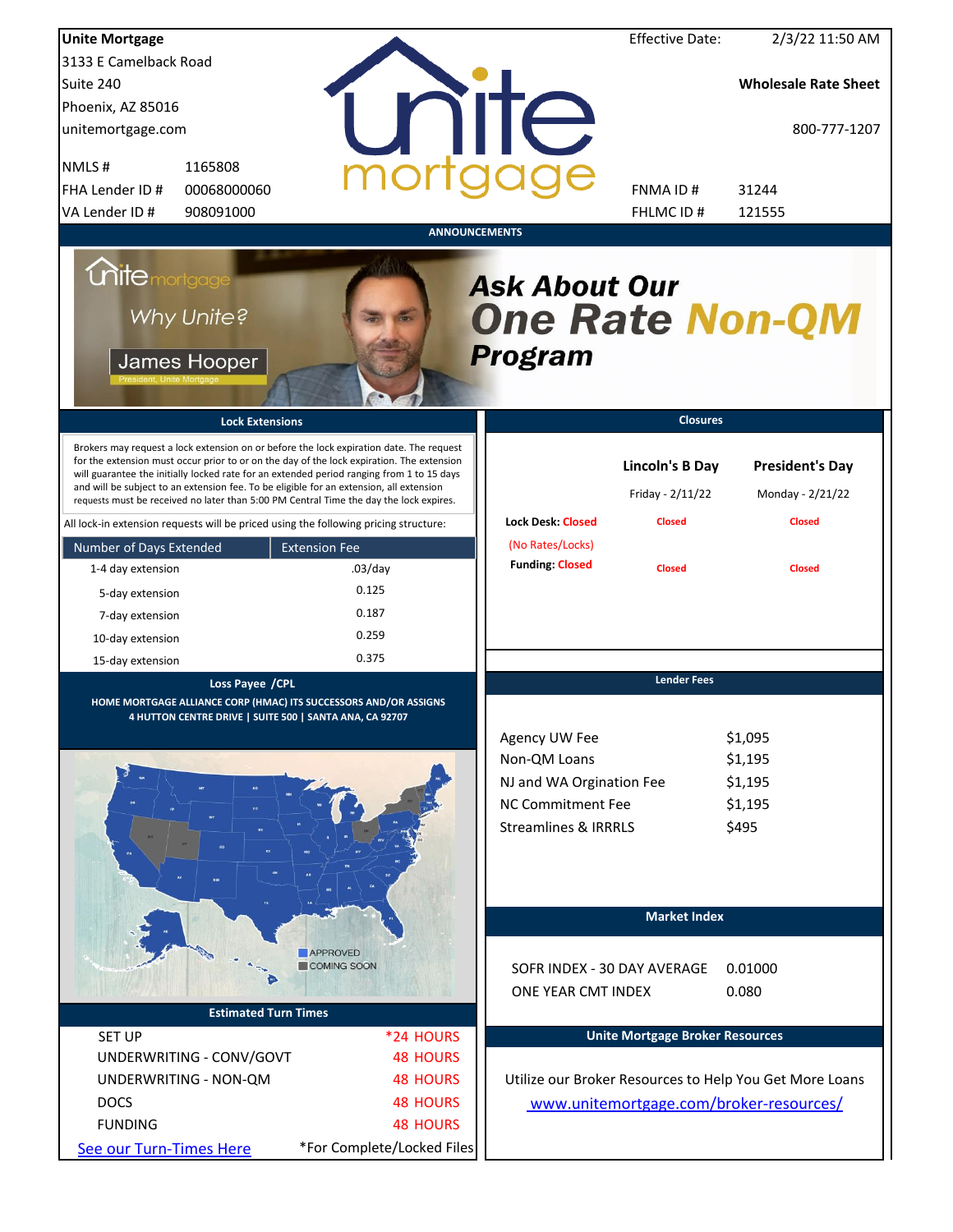

**DSCR**

 $\overline{1}$ 

Rates are subject to change without prior notice Not for Public View • For Professional Use Only **Lock Desk**

[locks@unitemtg.com](mailto:locks@unitemtg.com)

File Update: 03-Feb-2022

Effective Date: 3-Feb-2022 **Lock Hours: 9:00 A.M. - 3:00 P.M. PST** Change Effective: 9:00 AM PST Lock Hours: 9:00 A.M. - 3:00 P.M. PST

*Single Unit Only*

*None*

# **ONE RATE - DSCR/ Bank Statements**

| <b>25 DAY PRICING</b>       |                       |  |
|-----------------------------|-----------------------|--|
| <b>RATE</b>                 |                       |  |
| 4.625                       |                       |  |
| <b>24 MO BANK STATEMENT</b> |                       |  |
|                             |                       |  |
|                             | <b>25 DAY PRICING</b> |  |
| <b>RATE</b>                 | <b>30YR FIX</b>       |  |

 $\blacksquare$ 

**Escrows**

**PPP**

**Property**

#### *Not Applicable Required Owner Occupied Purchase 80% Rate-Term 80% Cash-Out 75%* **Occupancy ACH Purpose** *+1.100 Purchase 70%* **DSCR** *Rate-Term 70% Cash-Out 65% Non Owner Occupied Required* **Credit** *700+ 30 yr fixed Full Amortization 300,001-1.0MM 300,001-1.0MM 30 yr fixed Full Amortization 720+* **HIGHLIGHTS Product Loan Amount**

*12 Month PITIA* **Reserves** *12 Month PITIA*

*Single Unit only*

*5 Years*

**No Hits for LLPAs !!!**

*Required Required*

|                   |                         |                                                |                                 | <b>DSCR PRIME PLUS</b>     |              |          |          |          |          |          |
|-------------------|-------------------------|------------------------------------------------|---------------------------------|----------------------------|--------------|----------|----------|----------|----------|----------|
|                   |                         |                                                |                                 |                            |              |          |          |          |          |          |
|                   | <b>30 DAY PRICING</b>   |                                                |                                 | <b>PRICING ADJUSTMENTS</b> |              |          |          |          |          |          |
| <b>RATE</b>       | <b>5/6 ARM</b>          | 30YR FIX                                       | <b>LTV</b>                      |                            |              |          |          |          |          |          |
| 6.250             | 104.1250                | 103.8750                                       | <b>Documentation</b>            | <b>Credit Score</b>        | $00.01 - 50$ | 50.01-55 | 55.01-60 | 60.01-65 | 65.01-70 | 70.01-75 |
| 6.125             | 103.8750                | 103.6250                                       |                                 | $\geq 780$                 | (0.250)      | (0.375)  | (0.500)  | (0.625)  | (0.875)  | (1.125)  |
| 6.000             | 103.6250                | 103.3750                                       |                                 | 760 - 779                  | (0.375)      | (0.375)  | (0.625)  | (0.875)  | (1.000)  | (1.375)  |
| 5.875             | 103.3750                | 103.1250                                       |                                 | 740 - 759                  | (0.375)      | (0.500)  | (0.750)  | (1.000)  | (1.250)  | (1.625)  |
| 5.750             | 103.1250                | 102.8750                                       | <b>DSCR</b>                     | 720 - 739                  | (0.500)      | (0.625)  | (0.875)  | (1.125)  | (1.500)  | (2.000)  |
| 5.625             | 102.8750                | 102.6250                                       |                                 | 700 - 719                  | (0.625)      | (0.750)  | (1.000)  | (1.375)  | (1.875)  | #N/A     |
| 5.500             | 102.6250                | 102.3750                                       |                                 | 680 - 699                  | (0.875)      | (1.000)  | (1.250)  | (1.750)  | #N/A     | #N/A     |
| 5.375             | 102.3750                | 102.1250                                       |                                 | $660 - 679$                | (1.375)      | (1.500)  | (1.625)  | (2.250)  | #N/A     | #N/A     |
| 5.250             | 102.1250                | 101.8750                                       |                                 | 5/6 40yr ARM SOFR          | (0.250)      | (0.250)  | (0.250)  | (0.250)  | (0.250)  | (0.250)  |
| 5.125             | 101.8750                | 101.6250                                       | Product                         | 40yr Fixed                 | (0.250)      | (0.250)  | (0.250)  | (0.250)  | (0.250)  | (0.250)  |
| 5.000             | 101.6250                | 101.3750                                       |                                 | Interest-Only              | (0.250)      | (0.250)  | (0.375)  | (0.500)  | (0.625)  | (0.750)  |
| 4.875             | 101.3750                | 101.1250                                       |                                 | 150,000-200k               | (0.500)      | (0.500)  | (0.500)  | (0.500)  | (0.500)  | (0.750)  |
| 4.750             | 101.0000                | 100.7500                                       |                                 | 200,001-300k               | 0.000        | 0.000    | 0.000    | 0.000    | (0.250)  | (0.250)  |
| 4.625             | 100.6250                | 100.3750                                       |                                 | 300,001-1.0m               | 0.000        | 0.000    | 0.000    | 0.000    | 0.000    | 0.000    |
| 4.500             | 100.2500                | 100.0000                                       | <b>Loan Amount</b>              | 1.000.001-1.5m             | (0.250)      | (0.250)  | (0.250)  | (0.250)  | (0.250)  | (0.250)  |
| 4.375             | 99.8750                 | 99.6250                                        |                                 | 1,500,001-2.0m             | (0.500)      | (0.500)  | (0.500)  | $\#N/A$  | #N/A     | #N/A     |
| 4.250             | 99.3750                 | 99.1250                                        |                                 | 2,000,001-2.5m             | (0.750)      | (0.750)  | (0.750)  | $\#N/A$  | #N/A     | #N/A     |
| 4.125             | 98.8750                 | 98.6250                                        |                                 | 2,500,001-3.0m             | (0.750)      | (0.750)  | (0.750)  | #N/A     | #N/A     | #N/A     |
|                   |                         |                                                |                                 | $DSCR \geq 1.5$            | 0.250        | 0.250    | 0.250    | 0.250    | 0.250    | 0.250    |
|                   |                         | <b>MAX PRICING</b> (Lower of Price or Premium) | <b>DSCR</b>                     | DSCR 1.25-1.49             | 0.250        | 0.250    | 0.250    | 0.250    | 0.250    | 0.250    |
| No Prepay - Hard  |                         | 100.5000                                       |                                 | DSCR 1.10-1.24             | 0.000        | 0.000    | 0.000    | 0.000    | 0.000    | 0.000    |
| 1yr Prepay - Hard |                         | 100.7500                                       | Purpose                         | Cash-Out                   | (0.250)      | (0.375)  | (0.375)  | (0.375)  | $\#N/A$  | $\#N/A$  |
| 2yr Prepay - Hard |                         | 101.0000                                       |                                 | Condo-Warrantable          | (0.250)      | (0.250)  | (0.250)  | (0.250)  | (0.500)  | (0.500)  |
| 3yr Prepay - Hard |                         | 101.2500                                       | <b>Property Type</b>            | Condo-NonWarrantable       | (0.500)      | (0.500)  | (0.500)  | (0.500)  | #N/A     | #N/A     |
| 4yr Prepay - Hard |                         | 101.5000                                       |                                 | 2-4 Unit                   | (0.250)      | (0.250)  | (0.250)  | (0.250)  | $\#N/A$  | $\#N/A$  |
| 5yr Prepay - Hard |                         | 101.7500                                       | <b>Credit / Housing History</b> | 1x30x12                    | (0.750)      | (0.750)  | (0.750)  | (0.750)  | (0.750)  | (0.750)  |
|                   |                         |                                                |                                 | ACH                        | 0.125        | 0.125    | 0.125    | 0.125    | 0.125    | 0.125    |
|                   | <b>ARM MARGIN</b>       |                                                | <b>Other Miscellaneous</b>      | No Escrows (No HPML)       | (0.150)      | (0.150)  | (0.150)  | (0.150)  | (0.150)  | (0.150)  |
|                   | 5.000                   | SOFR                                           |                                 | No Prepay                  | (1.500)      | (1.500)  | (1.500)  | (1.500)  | (1.500)  | (1.500)  |
|                   |                         |                                                |                                 | 1yr Prepay                 | (1.000)      | (1.000)  | (1.000)  | (1.000)  | (1.000)  | (1.000)  |
|                   |                         |                                                |                                 | 2yr Prepay                 | (0.500)      | (0.500)  | (0.500)  | (0.500)  | (0.500)  | (0.500)  |
|                   | <b>LOCK FEES</b>        |                                                | <b>Prepay Penalty</b>           | <b>3yr Prepay</b>          | 0.000        | 0.000    | 0.000    | 0.000    | 0.000    | 0.000    |
|                   | Relock Fee:             | .250                                           |                                 | 4yr Prepay                 | 0.375        | 0.375    | 0.375    | 0.375    | 0.375    | 0.375    |
|                   | Extension Fee Per Diem: | .030                                           |                                 | <b>5yr Prepay</b>          | 0.750        | 0.750    | 0.750    | 0.750    | 0.750    | 0.750    |
|                   | <b>Extension Max:</b>   | 15 Days                                        |                                 | 25 Day                     | 0.000        | 0.000    | 0.000    | 0.000    | 0.000    | 0.000    |
|                   |                         |                                                | <b>Lock Term</b>                | 40 Day                     | (0.150)      | (0.150)  | (0.150)  | (0.150)  | (0.150)  | (0.150)  |
|                   |                         |                                                |                                 | 55 Day                     | #N/A         | #N/A     | #N/A     | #N/A     | #N/A     | #N/A     |

|             | 30 DAY PRICING |                 |
|-------------|----------------|-----------------|
| <b>RATE</b> | <b>5/6 ARM</b> | <b>30YR FIX</b> |
| 6.250       | 104.1250       | 103.8750        |
| 6.125       | 103.8750       | 103.6250        |
| 6.000       | 103.6250       | 103.3750        |
| 5.875       | 103.3750       | 103.1250        |
| 5.750       | 103.1250       | 102.8750        |
| 5.625       | 102.8750       | 102.6250        |
| 5.500       | 102.6250       | 102.3750        |
| 5.375       | 102.3750       | 102.1250        |
| 5.250       | 102.1250       | 101.8750        |
| 5.125       | 101.8750       | 101.6250        |
| 5.000       | 101.6250       | 101.3750        |
| 4.875       | 101.3750       | 101.1250        |
| 4.750       | 101.0000       | 100.7500        |
| 4.625       | 100.6250       | 100.3750        |
| 4.500       | 100.2500       | 100.0000        |
| 4.375       | 99.8750        | 99.6250         |
| 4.250       | 99.3750        | 99.1250         |
| 4.125       | 98.8750        | 98.6250         |

| <b>MAX PRICING</b> (Lower of Price or Premium) |                      |  |  |  |  |  |  |  |
|------------------------------------------------|----------------------|--|--|--|--|--|--|--|
| No Prepay - Hard                               | 100.5000             |  |  |  |  |  |  |  |
| 1yr Prepay - Hard                              | 100.7500<br>101.0000 |  |  |  |  |  |  |  |
| 2yr Prepay - Hard                              |                      |  |  |  |  |  |  |  |
| 3yr Prepay - Hard                              | 101.2500             |  |  |  |  |  |  |  |
| 4yr Prepay - Hard                              | 101.5000             |  |  |  |  |  |  |  |
| 5yr Prepay - Hard                              | 101.7500             |  |  |  |  |  |  |  |

| <b>ARM MARGIN</b> |
|-------------------|
| <b>SOFR</b>       |
|                   |
|                   |

| <b>LOCK FEES</b>        |         |  |  |  |  |
|-------------------------|---------|--|--|--|--|
| Relock Fee:             | .250    |  |  |  |  |
| Extension Fee Per Diem: | .030    |  |  |  |  |
| <b>Extension Max:</b>   | 15 Days |  |  |  |  |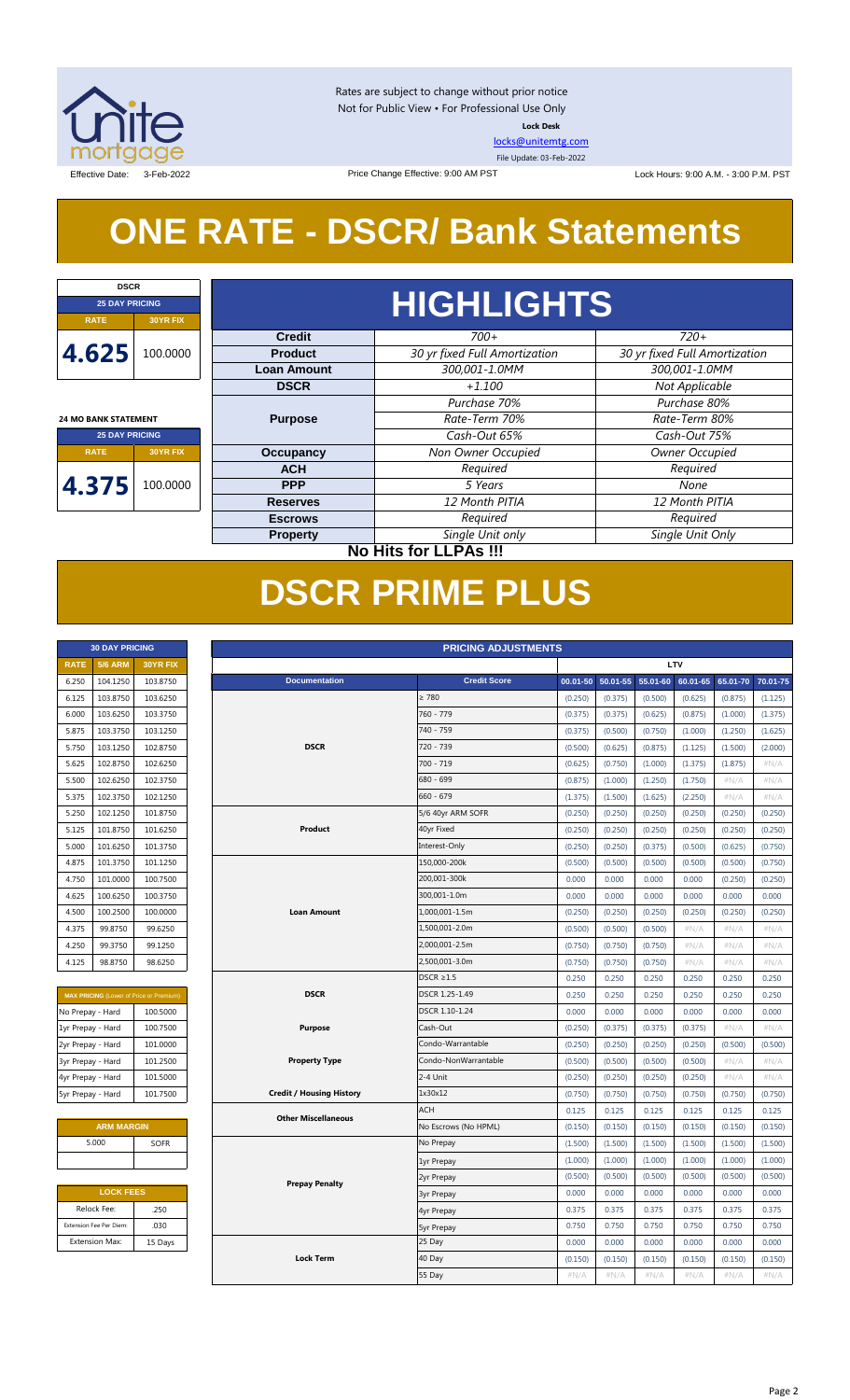

Rates are subject to change without prior notice Not for Public View • For Professional Use Only **Lock Desk**

[locks@unitemtg.com](mailto:locks@unitemtg.com) File Update: 03-Feb-2022

# **DSCR PRIME & FOREIGN NATIONAL**

|             | <b>30 DAY PRICING</b> |                 |
|-------------|-----------------------|-----------------|
| <b>RATE</b> | <b>5/6 ARM</b>        | <b>30YR FIX</b> |
| 6.500       | 104.0000              | 103.7500        |
| 6.375       | 103.7500              | 103.5000        |
| 6.250       | 103.5000              | 103.2500        |
| 6.125       | 103.2500              | 103.0000        |
| 6.000       | 103.0000              | 102.7500        |
| 5.875       | 102.7500              | 102.5000        |
| 5.750       | 102.5000              | 102.2500        |
| 5.625       | 102.2500              | 102,0000        |
| 5.500       | 102.0000              | 101.7500        |
| 5.375       | 101.7500              | 101.5000        |
| 5.250       | 101.5000              | 101.2500        |
| 5.125       | 101.2500              | 101.0000        |
| 5.000       | 101.0000              | 100.7500        |
| 4.875       | 100.7500              | 100.5000        |
| 4.750       | 100.3750              | 100.1250        |
| 4.625       | 100.0000              | 99.7500         |
| 4.500       | 99.5000               | 99.2500         |
| 4.375       | 99.0000               | 98.7500         |
| 4.250       | 98.3750               | 98.1250         |

| <b>MAX PRICING (Lower of Price or Premium)</b> |          |  |  |  |  |  |
|------------------------------------------------|----------|--|--|--|--|--|
| No Prepay - Hard                               | 100.7500 |  |  |  |  |  |
| 1yr Prepay - Hard                              | 101.0000 |  |  |  |  |  |
| 2yr Prepay - Hard                              | 101.2500 |  |  |  |  |  |
| 3yr Prepay - Hard                              | 101.5000 |  |  |  |  |  |
| 4yr Prepay - Hard                              | 101.7500 |  |  |  |  |  |
| 5yr Prepay - Hard                              | 102,0000 |  |  |  |  |  |

| <b>ARM MARGIN</b> |             |  |  |  |  |
|-------------------|-------------|--|--|--|--|
| 5.000             | <b>SOFR</b> |  |  |  |  |

| <b>LOCK FEES</b>        |         |  |  |  |  |
|-------------------------|---------|--|--|--|--|
| Relock Fee:             | .250    |  |  |  |  |
| Extension Fee Per Diem: | .030    |  |  |  |  |
| <b>Extension Max:</b>   | 15 Days |  |  |  |  |

| <b>PRICING ADJUSTMENTS</b><br><b>30 DAY PRICING</b> |                         |                                         |                                 |                           |                  |                   |          |            |          |          |                  |
|-----------------------------------------------------|-------------------------|-----------------------------------------|---------------------------------|---------------------------|------------------|-------------------|----------|------------|----------|----------|------------------|
| <b>RATE</b>                                         | <b>5/6 ARM</b>          | 30YR FIX                                |                                 |                           |                  |                   |          | <b>LTV</b> |          |          |                  |
| 6.500                                               | 104.0000                | 103.7500                                | <b>Documentation</b>            | <b>Credit Score</b>       |                  | 00.01-50 50.01-55 | 55.01-60 | 60.01-65   | 65.01-70 | 70.01-75 | 75.01-80         |
| 6.375                                               | 103.7500                | 103.5000                                |                                 | $\geq 780$                | (0.250)          | (0.375)           | (0.500)  | (0.625)    | (0.875)  | (1.125)  | (1.750)          |
| 6.250                                               | 103.5000                | 103.2500                                |                                 | 760 - 779                 | (0.375)          | (0.375)           | (0.625)  | (0.875)    | (1.000)  | (1.375)  | (2.000)          |
| 6.125                                               | 103.2500                | 103.0000                                |                                 | 740 - 759                 | (0.375)          | (0.500)           | (0.750)  | (1.000)    | (1.250)  | (1.625)  | (2.250)          |
| 6.000                                               | 103.0000                | 102.7500                                |                                 | 720 - 739                 | (0.500)          | (0.625)           | (0.875)  | (1.125)    | (1.500)  | (2.000)  | (2.750)          |
| 5.875                                               | 102.7500                | 102.5000                                | <b>DSCR</b>                     | $700 - 719$               | (0.625)          | (0.750)           | (1.000)  | (1.375)    | (1.875)  | (2.500)  | (3.500)          |
| 5.750                                               | 102.5000                | 102.2500                                |                                 | 680 - 699                 | (0.875)          | (1.000)           | (1.250)  | (1.750)    | (2.250)  | (3.000)  | (3.875)          |
| 5.625                                               | 102.2500                | 102.0000                                |                                 | $660 - 679$               | (1.375)          | (1.500)           | (1.625)  | (2.250)    | (3.125)  | (3.750)  | (4.500)          |
| 5.500                                               | 102.0000                | 101.7500                                |                                 | $640 - 659$               | (1.875)          | (2.000)           | (2.125)  | (2.750)    | (3.625)  | (4.750)  | $\#N/A$          |
|                                                     | 101.7500                | 101.5000                                |                                 | $620 - 639$               |                  | (2.500)           | (2.625)  | (3.250)    | (4.125)  | #N/A     |                  |
| 5.375<br>5.250                                      | 101.5000                | 101.2500                                |                                 |                           | (2.375)<br>0.000 | 0.000             | 0.000    | 0.000      | 0.000    | 0.000    | $\#N/A$<br>0.000 |
|                                                     |                         |                                         |                                 | 5/6 30yr ARM SOFR         |                  |                   |          |            |          |          |                  |
| 5.125                                               | 101.2500                | 101.0000                                |                                 | 7/6 30yr ARM SOFR         | (0.250)          | (0.250)           | (0.250)  | (0.250)    | (0.250)  | (0.250)  | (0.250)          |
| 5.000                                               | 101.0000                | 100.7500                                | Product                         | 5/6 40yr ARM SOFR         | (0.250)          | (0.250)           | (0.250)  | (0.250)    | (0.250)  | (0.250)  | (0.250)          |
| 4.875                                               | 100.7500                | 100.5000                                |                                 | 7/6 40yr ARM SOFR         | (0.500)          | (0.500)           | (0.500)  | (0.500)    | (0.500)  | (0.500)  | (0.500)          |
| 4.750                                               | 100.3750                | 100.1250                                |                                 | 40yr Fixed                | (0.250)          | (0.250)           | (0.250)  | (0.250)    | (0.250)  | (0.250)  | (0.250)          |
| 4.625                                               | 100.0000                | 99.7500                                 |                                 | Interest-Only             | (0.250)          | (0.250)           | (0.375)  | (0.500)    | (0.625)  | (0.750)  | (1.000)          |
| 4.500                                               | 99.5000                 | 99.2500                                 |                                 | 150,000-200k              | (0.500)          | (0.500)           | (0.500)  | (0.500)    | (0.500)  | (0.750)  | (0.750)          |
| 4.375                                               | 99.0000                 | 98.7500                                 |                                 | 200,001-300k              | 0.000            | 0.000             | 0.000    | 0.000      | (0.250)  | (0.250)  | (0.500)          |
| 4.250                                               | 98.3750                 | 98.1250                                 |                                 | 300,001-1.0m              | 0.000            | 0.000             | 0.000    | 0.000      | 0.000    | 0.000    | 0.000            |
|                                                     |                         |                                         | <b>Loan Amount</b>              | 1,000,001-1.5m            | (0.250)          | (0.250)           | (0.250)  | (0.250)    | (0.250)  | (0.250)  | (0.500)          |
|                                                     |                         | MAX PRICING (Lower of Price or Premium) |                                 | 1,500,001-2.0m            | (0.500)          | (0.500)           | (0.500)  | (0.500)    | $\#N/A$  | $\#N/A$  | $\#N/A$          |
| No Prepay - Hard                                    |                         | 100.7500                                |                                 | 2,000,001-2.5m            | (0.750)          | (0.750)           | (0.750)  | (0.750)    | $\#N/A$  | $\#N/A$  | # $N/A$          |
| 1yr Prepay - Hard                                   |                         | 101.0000                                |                                 | 2,500,001-3.0m            | (0.750)          | (0.750)           | (0.750)  | (0.750)    | $\#N/A$  | $\#N/A$  | $\#N/A$          |
| 2yr Prepay - Hard                                   |                         | 101.2500                                |                                 | $DSCR \geq 1.5$           | 0.250            | 0.250             | 0.250    | 0.250      | 0.250    | 0.250    | 0.250            |
| 3yr Prepay - Hard                                   |                         | 101.5000                                |                                 | DSCR 1.25-1.49            | 0.250            | 0.250             | 0.250    | 0.250      | 0.250    | 0.250    | 0.250            |
| 4yr Prepay - Hard                                   |                         | 101.7500                                | <b>DSCR</b>                     | DSCR 1.10-1.24            | 0.000            | 0.000             | 0.000    | 0.000      | 0.000    | 0.000    | 0.000            |
| 5yr Prepay - Hard                                   |                         | 102.0000                                |                                 | DSCR 1.00-1.09            | (0.250)          | (0.250)           | (0.375)  | (0.375)    | (0.500)  | (0.500)  | (0.750)          |
|                                                     |                         |                                         |                                 | DSCR 0.75-0.99            | (1.500)          | (1.500)           | (1.625)  | (1.625)    | (1.750)  | (1.750)  | $\#N/A$          |
|                                                     | <b>ARM MARGIN</b>       |                                         | <b>Purpose</b>                  | Cash-Out                  | (0.250)          | (0.375)           | (0.375)  | (0.375)    | (0.500)  | (0.625)  | $\#N/A$          |
|                                                     | 5.000                   | SOFR                                    |                                 | Condo-Warrantable         | (0.250)          | (0.250)           | (0.250)  | (0.250)    | (0.500)  | (0.500)  | (0.500)          |
|                                                     |                         |                                         |                                 | Condo-NonWarrantable      | (0.500)          | (0.500)           | (0.500)  | (0.500)    | (0.750)  | $\#N/A$  | #N/A             |
|                                                     | <b>LOCK FEES</b>        |                                         | <b>Property Type</b>            | 2-4Unit                   | (0.250)          | (0.250)           | (0.250)  | (0.250)    | (0.500)  | (0.500)  | (0.500)          |
|                                                     | Relock Fee:             | .250                                    |                                 | Modular                   | (1.000)          | (1.000)           | (1.000)  | (1.000)    | (1.000)  | (1.000)  | (1.000)          |
|                                                     | Extension Fee Per Diem: | .030                                    | Citizenship                     | Foreign Nat'l (DSCR Only) | (1.750)          | (1.750)           | (1.750)  | (1.750)    | $\#N/A$  | $\#N/A$  | $\#N/A$          |
|                                                     | <b>Extension Max:</b>   | 15 Days                                 |                                 | 1x30x12                   | (0.750)          | (0.750)           | (0.750)  | (0.750)    | (0.750)  | (0.750)  | (0.750)          |
|                                                     |                         |                                         |                                 | Multiple30x12             | (2.250)          | (2.250)           | (2.250)  | (2.250)    | (2.250)  | (2.250)  | $\#N/A$          |
|                                                     |                         |                                         |                                 | FC/SS/DIL/BK7 36-47mo     | (1.000)          | (1.000)           | (1.000)  | (1.000)    | (1.000)  | (1.000)  | (1.000)          |
|                                                     |                         |                                         | <b>Credit / Housing History</b> | FC/SS/DIL/BK7 24-35mo     | (1.750)          | (1.750)           | (1.750)  | (1.750)    | (1.750)  | (1.750)  | #N/A             |
|                                                     |                         |                                         |                                 | BK7 12-23mo               | (2.500)          | (2.500)           | (2.500)  | (2.500)    | (2.500)  | (2.500)  | $\#N/A$          |
|                                                     |                         |                                         |                                 | BK13 DC                   | (1.000)          | (1.000)           | (1.000)  | (1.000)    | (1.000)  | (1.000)  | (1.000)          |
|                                                     |                         |                                         |                                 | ACH                       | 0.125            | 0.125             | 0.125    | 0.125      | 0.125    | 0.125    | 0.125            |
|                                                     |                         |                                         | <b>Other Miscellaneous</b>      | Escrows                   | 0.000            | 0.000             | 0.000    | 0.000      | 0.000    | 0.000    | 0.000            |
|                                                     |                         |                                         |                                 | No Prepay                 | (1.500)          | (1.500)           | (1.500)  | (1.500)    | (1.500)  | (1.500)  | (1.500)          |
|                                                     |                         |                                         |                                 |                           | (1.000)          | (1.000)           | (1.000)  | (1.000)    | (1.000)  | (1.000)  | (1.000)          |
|                                                     |                         |                                         |                                 | 1yr Prepay                |                  |                   |          |            |          |          |                  |
|                                                     |                         |                                         | <b>Prepay Penalty</b>           | 2yr Prepay                | (0.500)          | (0.500)           | (0.500)  | (0.500)    | (0.500)  | (0.500)  | (0.500)          |
|                                                     |                         |                                         |                                 | <b>3yr Prepay</b>         | 0.000            | 0.000             | 0.000    | 0.000      | 0.000    | 0.000    | 0.000            |
|                                                     |                         |                                         |                                 | 4yr Prepay                | 0.375            | 0.375             | 0.375    | 0.375      | 0.375    | 0.375    | 0.375            |
|                                                     |                         |                                         |                                 | <b>5yr Prepay</b>         | 0.750            | 0.750             | 0.750    | 0.750      | 0.750    | 0.750    | 0.750            |
|                                                     |                         |                                         |                                 | 25 Day                    | 0.000            | 0.000             | 0.000    | 0.000      | 0.000    | 0.000    | 0.000            |
|                                                     |                         |                                         | <b>Lock Term</b>                | 40 Day                    | (0.150)          | (0.150)           | (0.150)  | (0.150)    | (0.150)  | (0.150)  | (0.150)          |
|                                                     |                         |                                         |                                 | 55 Day                    | (0.300)          | (0.300)           | (0.300)  | (0.300)    | (0.300)  | (0.300)  | (0.300)          |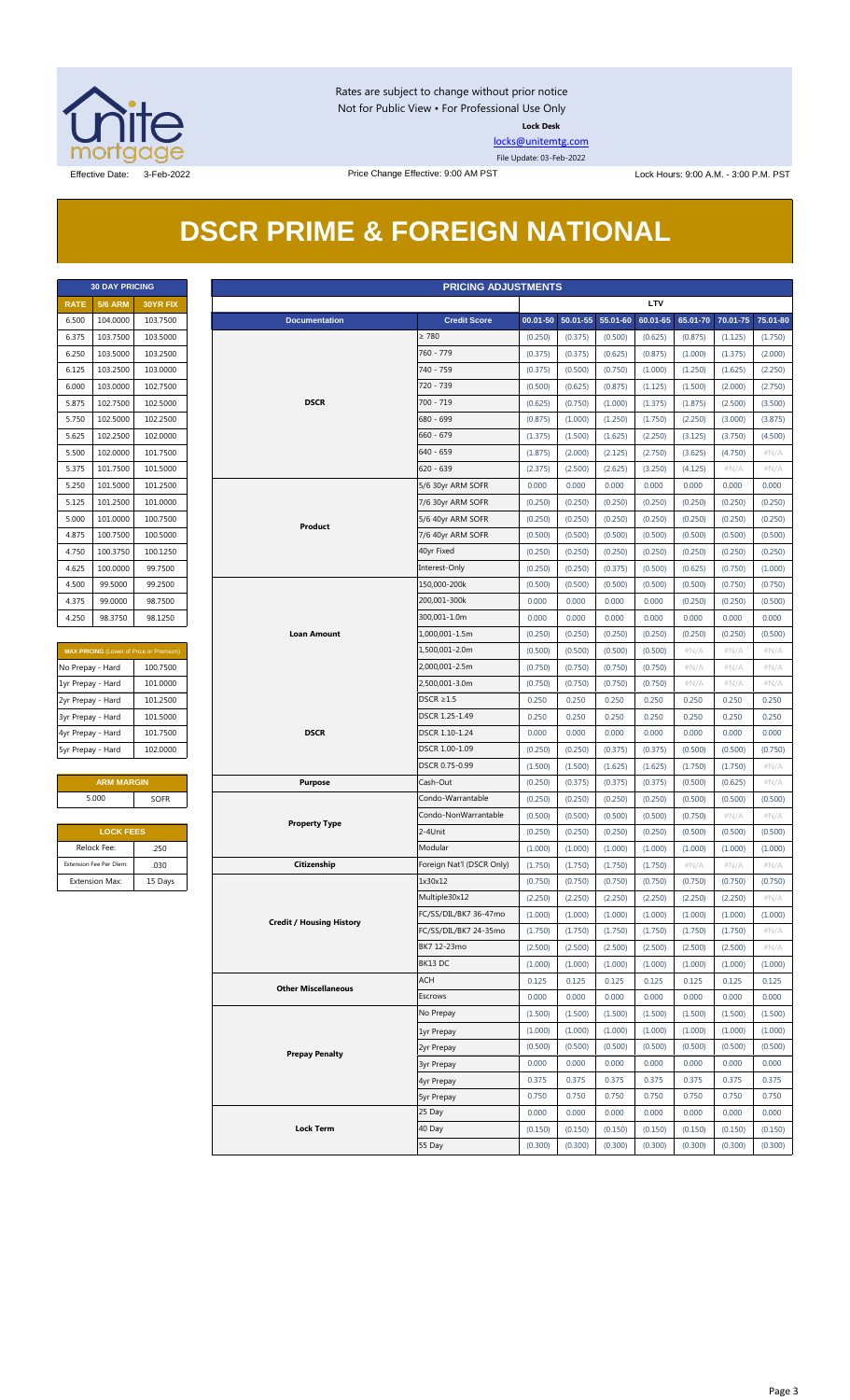

Rates are subject to change without prior notice Not for Public View • For Professional Use Only **Lock Desk** locks@unitemtg.com File Update: 03-Feb-2022

Price Change Effective: 9:00 AM PST Lock Hours: 9:00 A.M. - 3:00 P.M. PST Lock Hours: 9:00 A.M. - 3:00 P.M. PST

# **Alt Doc PRIME PLUS**

|             | <b>PRIMARY &amp; SECONDARY HOME</b> |                 |
|-------------|-------------------------------------|-----------------|
| <b>RATE</b> | <b>5/6 ARM</b>                      | <b>30YR FIX</b> |
| 6.125       | 104.625                             | 104.375         |
| 6.000       | 104.375                             | 104.125         |
| 5.875       | 104.125                             | 103.875         |
| 5.750       | 103.875                             | 103.625         |
| 5.625       | 103.625                             | 103.375         |
| 5.500       | 103.375                             | 103.125         |
| 5.375       | 103.125                             | 102.875         |
| 5.250       | 102.875                             | 102.625         |
| 5.125       | 102.625                             | 102.375         |
| 5.000       | 102.375                             | 102.125         |
| 4.875       | 102.125                             | 101.875         |
| 4.750       | 101.875                             | 101.625         |
| 4.625       | 101.625                             | 101.375         |
| 4.500       | 101.250                             | 101.000         |
| 4.375       | 100.875                             | 100.625         |
| 4.250       | 100.500                             | 100.250         |
| 4.125       | 100,000                             | 99.750          |
| 4.000       | 99.500                              | 99.250          |
|             |                                     |                 |

| <b>LOCK FEES</b>                               |         |  |  |  |  |  |  |  |  |  |
|------------------------------------------------|---------|--|--|--|--|--|--|--|--|--|
| Relock Fee:                                    | .250    |  |  |  |  |  |  |  |  |  |
| <b>Extension Fee Per Diem</b>                  | .030    |  |  |  |  |  |  |  |  |  |
| <b>Extension Max:</b>                          | 15 Days |  |  |  |  |  |  |  |  |  |
|                                                |         |  |  |  |  |  |  |  |  |  |
| <b>MAX PRICING (Lower of Price or Premium)</b> |         |  |  |  |  |  |  |  |  |  |
| 101.0000                                       |         |  |  |  |  |  |  |  |  |  |

|                       | PRIMARY & SECONDARY HOME<br><b>PRICING ADJUSTMENTS</b> |          |                               |                        |                 |              |              |              |                 |              |              |  |  |
|-----------------------|--------------------------------------------------------|----------|-------------------------------|------------------------|-----------------|--------------|--------------|--------------|-----------------|--------------|--------------|--|--|
| <b>RATE</b>           | 5/6 ARM                                                | 30YR FIX |                               |                        |                 |              |              | LTV          |                 |              |              |  |  |
| 6.125                 | 104.625                                                | 104.375  | <b>Documentation</b>          | <b>Credit Score</b>    | 00.01-50        | 50.01-55     | 55.01-60     | 60.01-65     | 65.01-70        | 70.01-75     | 75.01-80     |  |  |
| 6.000                 | 104.375                                                | 104.125  | <b>Full Doc</b>               | : 780                  | 0.000           | 0.000        | 0.000        | (0.250)      | (0.375)         | (0.375)      | (0.500)      |  |  |
| 5.875                 | 104.125                                                | 103.875  |                               | 760 - 779              | 0.000           | 0.000        | 0.000        | (0.250)      | (0.375)         | (0.500)      | (0.625)      |  |  |
| 5.750                 | 103.875                                                | 103.625  |                               | 740 - 759              | 0.000           | 0.000        | 0.000        | (0.250)      | (0.375)         | (0.625)      | (0.750)      |  |  |
| 5.625                 | 103.625                                                | 103.375  |                               | 720 - 739              | (0.125)         | (0.125)      | (0.125)      | (0.250)      | (0.500)         | (0.750)      | (1.000)      |  |  |
| 5.500                 | 103.375                                                | 103.125  |                               | 700 - 719              | (0.250)         | (0.250)      | (0.375)      | (0.500)      | (0.625)         | (0.875)      | #N/A         |  |  |
| 5.375                 | 103.125                                                | 102.875  |                               | 580 - 699              | (0.250)         | (0.250)      | (0.500)      | (0.625)      | (0.750)         | #N/A         | #N/A         |  |  |
| 5.250                 | 102.875                                                | 102.625  |                               | 660 - 679              | (0.250)         | (0.375)      | (0.500)      | (1.000)      | (1.375)         | #N/A         | #N/A         |  |  |
| 5.125                 | 102.625                                                | 102.375  |                               | 640 - 659              | #N/A            | #N/A         | #N/A         | #N/A         | #N/A            | #N/A         | #N/A         |  |  |
| 5.000                 | 102.375                                                | 102.125  |                               | 620 - 639              | $\#N/A$         | $\#N/\beta$  | $\#N/\beta$  | $\#N/\ell$   | $\#N/\beta$     | #N//         | $\#N/\beta$  |  |  |
| 4.875                 | 102.125                                                | 101.875  | <b>Bank</b>                   | $\geq 780$             | (0.125)         | (0.250)      | (0.250)      | (0.375)      | (0.500)         | (0.625)      | (0.875)      |  |  |
| 4.750                 | 101.875                                                | 101.625  | <b>Statement</b>              | 760 - 779              | (0.250)         | (0.250)      | (0.250)      | (0.500)      | (0.625)         | (0.750)      | (1.125)      |  |  |
| 4.625                 | 101.625                                                | 101.375  |                               | 740 - 759              | (0.250)         | (0.250)      | (0.250)      | (0.625)      | (0.750)         | (1.000)      | (1.375)      |  |  |
| 4.500                 | 101.250                                                | 101.000  |                               | 720 - 739              | (0.250)         | (0.375)      | (0.375)      | (0.750)      | (0.875)         | (1.125)      | (1.625)      |  |  |
| 4.375                 | 100.875                                                | 100.625  |                               | 700 - 719              | (0.375)         | (0.375)      | (0.625)      | (0.875)      | (1.125)         | (1.500)      | #N/A         |  |  |
| 4.250                 | 100.500                                                | 100.250  |                               | 680 - 699              | (0.375)         | (0.500)      | (0.750)      | (1.000)      | (1.375)         | #N/A         | #N/A         |  |  |
| 4.125                 | 100,000                                                | 99.750   |                               | 660 - 679              | (0.500)         | (0.750)      | (1.000)      | (1.500)      | (2.250)         | #N/A         | $\#N/A$      |  |  |
| 4.000                 | 99.500                                                 | 99.250   |                               | 640 - 659              | #N/A            | #N/A         | $\#N/A$      | $\#N/A$      | $\#N/A$         | #N/A         | $\#N/A$      |  |  |
|                       |                                                        |          |                               | 620 - 639              | #N/A            | #N/A         | #N/A         | #N/A         | #N/A            | #N/A         | #N/A         |  |  |
|                       | <b>ARM MARGIN</b>                                      |          |                               | 12 Mth Bank Statements | (0.125)         | (0.125)      | (0.125)      | (0.250)      | (0.375)         | (0.375)      | (0.375)      |  |  |
|                       | 5.000                                                  | SOFR     | Asset                         | $\geq 780$             | (0.125)         | (0.250)      | (0.250)      | (0.625)      | (0.875)         | (1.125)      | (1.500)      |  |  |
|                       |                                                        |          | <b>Depletion</b>              | 760 - 779              | (0.125)         | (0.250)      | (0.375)      | (0.750)      | (1.000)         | (1.375)      | (1.875)      |  |  |
|                       |                                                        |          |                               | 740 - 759              | (0.250)         | (0.250)      | (0.500)      | (0.875)      | (1.125)         | (1.625)      | (2.250)      |  |  |
| <b>LOCK FEES</b>      |                                                        |          |                               | 720 - 739              | (0.375)         | (0.500)      | (0.625)      | (1.000)      | (1.500)         | (2.000)      | (2.750)      |  |  |
| Relock Fee:           |                                                        | .250     |                               | 700 - 719              | (0.500)         | (0.625)      | (1.000)      | (1.375)      | (1.875)         | (2.500)      | #N/A         |  |  |
| <b>Extension Max:</b> | xtension Fee Per Diem                                  | .030     |                               | 680 - 699<br>560 - 679 | (0.625)         | (0.750)      | (1.250)      | (1.750)      | (2.250)         | #N/A         | #N/A         |  |  |
|                       |                                                        | 15 Days  |                               |                        | (0.750)         | (1.000)      | (1.500)      | (2.250)      | (3.125)         | #N/A<br>#N/A | $\#N/A$      |  |  |
|                       |                                                        |          |                               | 640 - 659<br>620 - 639 | $\#N/A$<br>#N/A | #N/A<br>#N/A | #N/A<br>#N/A | #N/A<br>#N/A | $\#N/A$<br>#N/A | #N/A         | #N/A<br>#N/A |  |  |
|                       | MAX PRICING (Lower of Price or Premium)<br>101.0000    |          | Product                       | 5/6 30yr ARM SOFR      | 0.000           | 0.000        | 0.000        | 0.000        | 0.000           | 0.000        | 0.000        |  |  |
|                       |                                                        |          |                               | 5/6 40yr ARM SOFR      | (0.250)         | (0.250)      | (0.250)      | (0.250)      | (0.250)         | (0.250)      | (0.250)      |  |  |
|                       |                                                        |          |                               | 30yr Fixed             | 0.000           | 0.000        | 0.000        | 0.000        | 0.000           | 0.000        | 0.000        |  |  |
|                       |                                                        |          |                               | 40yr Fixed             | (0.250)         | (0.250)      | (0.250)      | (0.250)      | (0.250)         | (0.250)      | (0.250)      |  |  |
|                       |                                                        |          |                               | nterest-Only           | (0.250)         | (0.250)      | (0.375)      | (0.500)      | (0.625)         | (0.750)      | #N/A         |  |  |
|                       |                                                        |          | Loan                          | 150,000-200k           | (0.500)         | (0.500)      | (0.500)      | (0.500)      | (0.500)         | (0.750)      | (0.750)      |  |  |
|                       |                                                        |          | Amount                        | 200,001-300k           | 0.000           | 0.000        | 0.000        | 0.000        | (0.250)         | (0.250)      | (0.250)      |  |  |
|                       |                                                        |          |                               | 300,001-1,000,000      | 0.000           | 0.000        | 0.000        | 0.000        | 0.000           | 0.000        | 0.000        |  |  |
|                       |                                                        |          |                               | 1,000,001-1.5m         | (0.250)         | (0.250)      | (0.250)      | (0.250)      | (0.250)         | (0.250)      | (0.250)      |  |  |
|                       |                                                        |          |                               | 1,500,001-2.0m         | (0.500)         | (0.500)      | (0.500)      | (0.500)      | (0.500)         | #N/A         | #N/A         |  |  |
|                       |                                                        |          |                               | 2,000,001-2.5m         | (0.750)         | (0.750)      | (0.750)      | (0.750)      | (0.750)         | #N/A         | #N/A         |  |  |
|                       |                                                        |          |                               | 2,500,001-3.0m         | (0.750)         | (0.750)      | (0.750)      | (0.750)      | (0.750)         | #N/A         | #N/A         |  |  |
|                       |                                                        |          | DTI                           | 43.01-50               | 0.000           | 0.000        | 0.000        | 0.000        | 0.000           | 0.000        | 0.000        |  |  |
|                       |                                                        |          |                               | 50.01-55               | 0.000           | 0.000        | 0.000        | 0.000        | 0.000           | (0.125)      | #N/A         |  |  |
|                       |                                                        |          | Cash Out                      |                        | (0.250)         | (0.375)      | (0.375)      | (0.375)      | (0.500)         | (0.625)      | #N/A         |  |  |
|                       |                                                        |          | <b>Second Home</b>            |                        | (0.500)         | (0.500)      | (0.500)      | (0.500)      | (0.500)         | (0.500)      | (0.500)      |  |  |
|                       |                                                        |          | <b>Property Type</b>          | Condo-Warrantable      | (0.250)         | (0.250)      | (0.250)      | (0.250)      | (0.500)         | (0.500)      | $\#N/A$      |  |  |
|                       |                                                        |          |                               | Condo-NonWarrantable   | (0.500)         | (0.500)      | (0.500)      | (0.500)      | #N/A            | #N/A         | #N/A         |  |  |
|                       |                                                        |          |                               | 2-Unit                 | (0.250)         | (0.250)      | (0.250)      | (0.250)      | (0.500)         | #N/A         | $\#N/A$      |  |  |
|                       |                                                        |          | <b>Credit/Housing History</b> | 1x30x12                | (0.750)         | (0.750)      | (0.750)      | (0.750)      | (0.750)         | (0.750)      | (0.750)      |  |  |
|                       |                                                        |          |                               | Multiple30x12          | (2.250)         | (2.250)      | (2.250)      | (2.250)      | (2.250)         | (2.250)      | (2.250)      |  |  |
|                       |                                                        |          | <b>Misccellaneous</b>         | ACH                    | 0.125           | 0.125        | 0.125        | 0.125        | 0.125           | 0.125        | 0.125        |  |  |
|                       |                                                        |          |                               | No Escrows (No HPML)   | (0.150)         | (0.150)      | (0.150)      | (0.150)      | (0.150)         | (0.150)      | (0.150)      |  |  |
|                       |                                                        |          | <b>Lock Term</b>              | 45 Day                 | (0.150)         | (0.150)      | (0.150)      | (0.150)      | (0.150)         | (0.150)      | (0.150)      |  |  |
|                       |                                                        |          | <b>State</b>                  | non CA                 | 0.250           | 0.250        | 0.250        | 0.250        | 0.250           | 0.250        | 0.250        |  |  |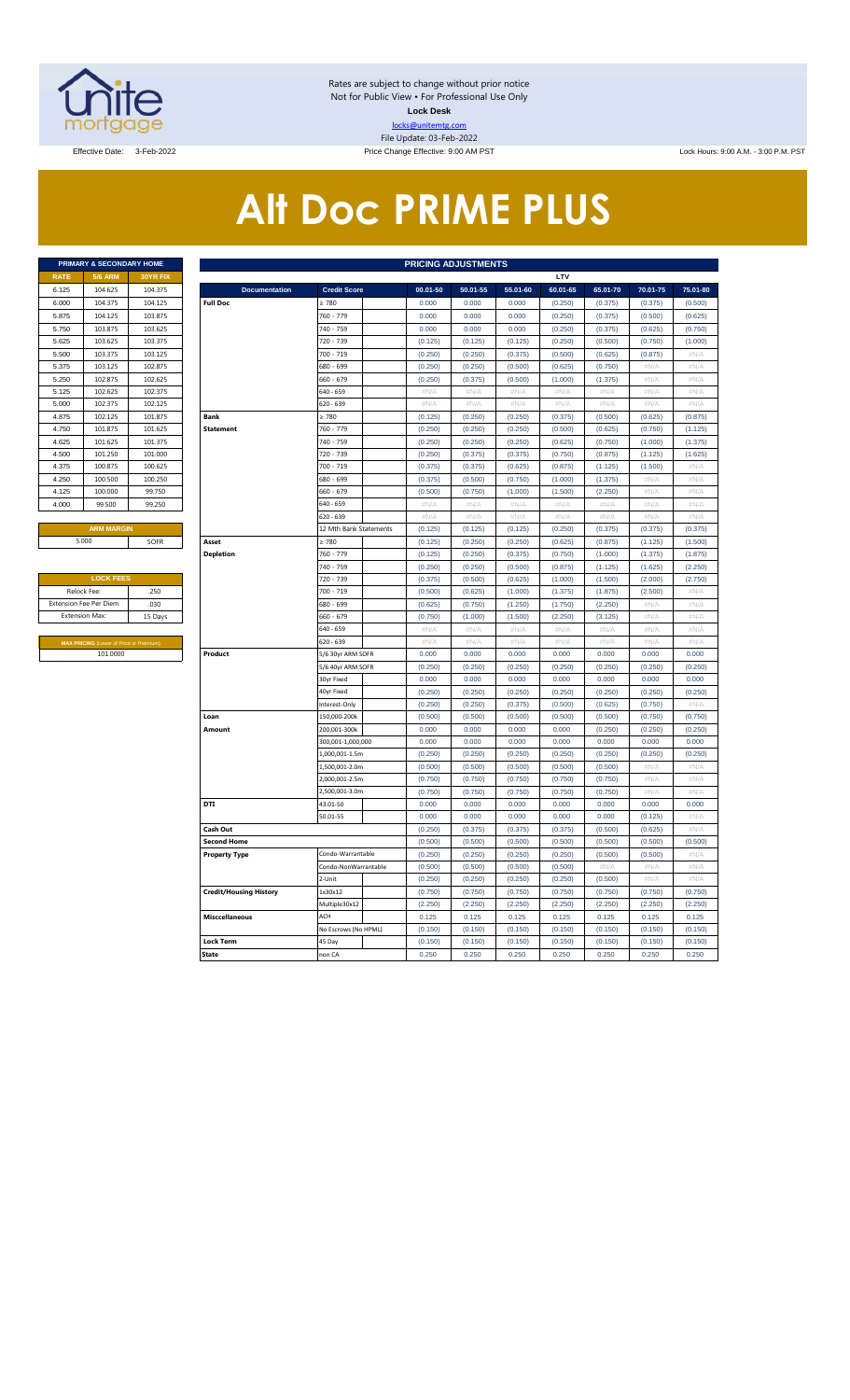

Rates are subject to change without prior notice Not for Public View • For Professional Use Only **Lock Desk** locks@unitemtg.com File Update: 03-Feb-2022

Effective Date: 3-Feb-2022 2000 A.M. - 3:00 Price Change Effective: 9:00 AM PST Lock Hours: 9:00 A.M. - 3:00 P.M. PST

# **Alt Doc PRIME**

|             | PRIMARY & SECONDARY HOME |                 |
|-------------|--------------------------|-----------------|
| <b>RATE</b> | <b>5/6 ARM</b>           | <b>30YR FIX</b> |
| 6.250       | 104.250                  | 104.000         |
| 6.125       | 104.000                  | 103.750         |
| 6.000       | 103.750                  | 103.500         |
| 5.875       | 103.500                  | 103.250         |
| 5.750       | 103.250                  | 103.000         |
| 5.625       | 103.000                  | 102.750         |
| 5.500       | 102.750                  | 102.500         |
| 5.375       | 102.500                  | 102.250         |
| 5.250       | 102.250                  | 102.000         |
| 5.125       | 102.000                  | 101.750         |
| 5.000       | 101.750                  | 101.500         |
| 4.875       | 101.500                  | 101.250         |
| 4.750       | 101.250                  | 101.000         |
| 4.625       | 101.000                  | 100.750         |
| 4.500       | 100.625                  | 100.375         |
| 4.375       | 100.250                  | 100.000         |
| 4.250       | 99.875                   | 99.625          |
| 4.125       | 99.375                   | 99.125          |

#### **ARM MARGIN** 5.000

| <b>LOCK FEES</b>              |         |
|-------------------------------|---------|
| Relock Fee:                   | .250    |
| <b>Extension Fee Per Diem</b> | .030    |
| <b>Extension Max:</b>         | 15 Days |
|                               |         |

**MAX PRICING** (Lower of Price or Premium) 101.0000

|                | <b>PRIMARY &amp; SECONDARY HOME</b>     |          |                               |                        |          | <b>PRICING ADJUSTMENTS</b> |          |          |          |          |          |          |          |
|----------------|-----------------------------------------|----------|-------------------------------|------------------------|----------|----------------------------|----------|----------|----------|----------|----------|----------|----------|
| RATE           | <b>5/6 ARM</b>                          | 30YR FIX |                               |                        |          |                            |          | LTV      |          |          |          |          |          |
| 6.250          | 104.250                                 | 104.000  | <b>Documentation</b>          | <b>Credit Score</b>    | 00.01-50 | 50.01-55                   | 55.01-60 | 60.01-65 | 65.01-70 | 70.01-75 | 75.01-80 | 80.01-85 | 85.01-90 |
| 6.125          | 104.000                                 | 103.750  | <b>Full Doc</b>               | 2780                   | 0.000    | 0.000                      | 0.000    | (0.250)  | (0.375)  | (0.375)  | (0.500)  | (0.750)  | (1.125)  |
| 6.000          | 103.750                                 | 103.500  |                               | 760 - 779              | 0.000    | 0.000                      | 0.000    | (0.250)  | (0.375)  | (0.500)  | (0.625)  | (0.875)  | (1.375)  |
| 5.875          | 103.500                                 | 103.250  |                               | 740 - 759              | 0.000    | 0.000                      | 0.000    | (0.250)  | (0.375)  | (0.625)  | (0.750)  | (1.125)  | (1.625)  |
| 5.750          | 103.250                                 | 103.000  |                               | 720 - 739              | (0.125)  | (0.125)                    | (0.125)  | (0.250)  | (0.500)  | (0.750)  | (1.000)  | (1.250)  | (1.875)  |
| 5.625          | 103.000                                 | 102.750  |                               | 700 - 719              | (0.250)  | (0.250)                    | (0.375)  | (0.500)  | (0.625)  | (0.875)  |          | (1.625)  | (2.250)  |
|                |                                         |          |                               |                        |          |                            |          |          |          |          | (1.250)  |          |          |
| 5.500          | 102.750                                 | 102.500  |                               | 680 - 699              | (0.250)  | (0.250)                    | (0.500)  | (0.625)  | (0.750)  | (1.000)  | (1.375)  | (2.000)  | #N/A     |
| 5.375          | 102.500                                 | 102.250  |                               | 660 - 679              | (0.250)  | (0.375)                    | (0.500)  | (1.000)  | (1.375)  | (1.625)  | (2.000)  | (2.750)  | #N/A     |
| 5.250          | 102.250                                 | 102.000  |                               | $640 - 659$            | (0.375)  | (0.375)                    | (0.500)  | (1.250)  | (1.500)  | (1.750)  | (2.250)  | #N/A     | #N/A     |
| 5.125          | 102.000                                 | 101.750  |                               | 620 - 639              | (0.500)  | (0.500)                    | (0.500)  | (1.500)  | (1.750)  | (2.000)  | (2.500)  | #N/A     | #N/A     |
| 5.000          | 101.750                                 | 101.500  | Bank                          | 2780                   | (0.125)  | (0.250)                    | (0.250)  | (0.375)  | (0.500)  | (0.625)  | (0.875)  | (1.250)  | (2.000)  |
| 4.875          | 101.500                                 | 101.250  | <b>Statement</b>              | 760 - 779              | (0.250)  | (0.250)                    | (0.250)  | (0.500)  | (0.625)  | (0.750)  | (1.125)  | (1.625)  | (2.375)  |
| 4.750          | 101.250                                 | 101.000  |                               | 740 - 759              | (0.250)  | (0.250)                    | (0.250)  | (0.625)  | (0.750)  | (1.000)  | (1.375)  | (1.875)  | (2.875)  |
| 4.625          | 101.000                                 | 100.750  |                               | 720 - 739              | (0.250)  | (0.375)                    | (0.375)  | (0.750)  | (0.875)  | (1.125)  | (1.625)  | (2.250)  | (3.375)  |
| 4.500          | 100.625                                 | 100.375  |                               | 700 - 719              | (0.375)  | (0.375)                    | (0.625)  | (0.875)  | (1.125)  | (1.500)  | (2.000)  | (2.750)  | (4.000)  |
| 4.375          | 100.250                                 | 100.000  |                               | 680 - 699              | (0.375)  | (0.500)                    | (0.750)  | (1.000)  | (1.375)  | (1.750)  | (2.500)  | (3.500)  | #N/A     |
|                |                                         |          |                               |                        |          |                            |          |          |          |          |          |          |          |
| 4.250          | 99.875                                  | 99.625   |                               | 660 - 679              | (0.500)  | (0.750)                    | (1.000)  | (1.500)  | (2.250)  | (2.750)  | (3.500)  | (4.250)  | #N/A     |
| 4.125          | 99.375                                  | 99.125   |                               | $640 - 659$            | (0.750)  | (1.000)                    | (1.250)  | (1.750)  | (2.500)  | (3.125)  | (4.000)  | #N/A     | #N/A     |
|                |                                         |          |                               | $620 - 639$            | (1.250)  | (1.500)                    | (1.750)  | (2.250)  | (3.000)  | (3.625)  | #N/A     | #N/A     | #N/A     |
|                |                                         |          |                               | 3 Mth Bank Statements  | (0.750)  | (0.750)                    | (0.750)  | (0.875)  | (1.000)  | (1.000)  | (1.000)  | $\#N/A$  | #N/A     |
|                | <b>ARM MARGIN</b>                       |          |                               | 12 Mth Bank Statements | (0.125)  | (0.125)                    | (0.125)  | (0.250)  | (0.375)  | (0.375)  | (0.375)  | (0.500)  | (0.500)  |
| 5.000          |                                         | SOFR     | Asset                         | 2780                   | (0.125)  | (0.250)                    | (0.250)  | (0.625)  | (0.875)  | (1.125)  | (1.500)  | #N/A     | #N/A     |
|                |                                         |          | <b>Depletion</b>              | 760 - 779              | (0.125)  | (0.250)                    | (0.375)  | (0.750)  | (1.000)  | (1.375)  | (1.875)  | #N/A     | #N/A     |
|                |                                         |          |                               | 740 - 759              | (0.250)  | (0.250)                    | (0.500)  | (0.875)  | (1.125)  | (1.625)  | (2.250)  | #N/A     | #N/A     |
|                |                                         |          |                               |                        |          |                            |          |          |          |          |          |          |          |
|                | <b>LOCK FEES</b>                        |          |                               | 720 - 739              | (0.375)  | (0.500)                    | (0.625)  | (1.000)  | (1.500)  | (2.000)  | (2.750)  | #N/A     | #N/A     |
| Relock Fee:    |                                         | .250     |                               | 700 - 719              | (0.500)  | (0.625)                    | (1.000)  | (1.375)  | (1.875)  | (2.500)  | (3.500)  | #N/A     | #N/A     |
|                | xtension Fee Per Diem                   | .030     |                               | 680 - 699              | (0.625)  | (0.750)                    | (1.250)  | (1.750)  | (2.250)  | (3.000)  | (4.125)  | #N/A     | #N/A     |
| Extension Max: |                                         | 15 Days  |                               | $660 - 679$            | (0.750)  | (1.000)                    | (1.500)  | (2.250)  | (3.125)  | (4.375)  | (4.875)  | #N/A     | #N/A     |
|                |                                         |          |                               | $640 - 659$            | (1.250)  | (1.500)                    | (2.000)  | (2.750)  | (3.625)  | (4.875)  | #N/A     | #N/A     | #N/A     |
|                |                                         |          |                               | $620 - 639$            | (1.750)  | (2.000)                    | (2.500)  | (3.250)  | (4.125)  | #N/A     | $\#N/A$  | #N/A     | #N/A     |
|                | MAX PRICING (Lower of Price or Premium) |          | P&L                           | 2780                   | (0.625)  | (0.750)                    | (0.750)  | (1.125)  | (1.375)  | (1.625)  | (2.125)  | #N/A     | #N/A     |
|                | 101.0000                                |          |                               | 760 - 779              | (0.625)  | (0.750)                    | (0.875)  | (1.250)  | (1.500)  | (1.875)  | (2.500)  | #N/A     | #N/A     |
|                |                                         |          |                               | 740 - 759              | (0.750)  | (0.750)                    | (1.000)  | (1.375)  | (1.625)  | (2.125)  | (2.875)  | #N/A     | #N/A     |
|                |                                         |          |                               | 720 - 739              | (0.875)  | (1.000)                    | (1.125)  | (1.500)  | (2.000)  | (2.500)  | (3.375)  | #N/A     | #N/A     |
|                |                                         |          |                               |                        |          |                            |          |          |          |          |          |          |          |
|                |                                         |          |                               | 700 - 719              | (1.000)  | (1.125)                    | (1.500)  | (1.875)  | (2.375)  | (3.000)  | (4.125)  | #N/A     | #N/A     |
|                |                                         |          |                               | 680 - 699              | (1.125)  | (1.250)                    | (1.750)  | (2.250)  | (2.750)  | (3.500)  | #N/A     | #N/A     | #N/A     |
|                |                                         |          |                               | 660 - 679              | (1.250)  | (1.500)                    | (2.000)  | (2.750)  | (3.625)  | (4.875)  | #N/A     | #N/A     | #N/A     |
|                |                                         |          |                               | 640 - 659              | (1.750)  | (2.000)                    | (2.500)  | (3.250)  | (4.125)  | #N/A     | #N/A     | #N/A     | #N/A     |
|                |                                         |          |                               | $620 - 639$            | (2.250)  | (2.500)                    | (3.000)  | (3.750)  | (4.625)  | #N/A     | #N/A     | #N/A     | #N/A     |
|                |                                         |          | Product                       | 5/6 30yr ARM SOFR      | 0.000    | 0.000                      | 0.000    | 0.000    | 0.000    | 0.000    | 0.000    | 0.000    | 0.000    |
|                |                                         |          |                               | 5/6 40yr ARM SOFR      | (0.250)  | (0.250)                    | (0.250)  | (0.250)  | (0.250)  | (0.250)  | (0.250)  | (0.250)  | (0.250)  |
|                |                                         |          |                               | 7/6 30yr ARM SOFR      | (0.250)  | (0.250)                    | (0.250)  | (0.250)  | (0.250)  | (0.250)  | (0.250)  | (0.250)  | (0.250)  |
|                |                                         |          |                               | 7/6 40yr ARM SOFR      | (0.500)  | (0.500)                    | (0.500)  | (0.500)  | (0.500)  | (0.500)  | (0.500)  | (0.500)  | (0.500)  |
|                |                                         |          |                               | 30yr Fixed             | 0.000    | 0.000                      | 0.000    | 0.000    | 0.000    | 0.000    | 0.000    | 0.000    | 0.000    |
|                |                                         |          |                               |                        |          |                            |          |          |          |          |          |          |          |
|                |                                         |          |                               | 40yr Fixed             | (0.250)  | (0.250)                    | (0.250)  | (0.250)  | (0.250)  | (0.250)  | (0.250)  | (0.250)  | (0.250)  |
|                |                                         |          |                               | nterest-Only           | (0.250)  | (0.250)                    | (0.375)  | (0.500)  | (0.625)  | (0.750)  | (1.000)  | (1.500)  | #N/A     |
|                |                                         |          | Loan                          | 150,000-200k           | (0.500)  | (0.500)                    | (0.500)  | (0.500)  | (0.500)  | (0.750)  | (0.750)  | (1.000)  | (1.000)  |
|                |                                         |          | Amount                        | 200,001-300k           | 0.000    | 0.000                      | 0.000    | 0.000    | (0.250)  | (0.250)  | (0.250)  | (0.500)  | (0.500)  |
|                |                                         |          |                               | 300,001-400,000        | 0.000    | 0.000                      | 0.000    | 0.000    | 0.000    | 0.000    | 0.000    | (0.500)  | (0.500)  |
|                |                                         |          |                               | 400,001-1.0m           | 0.000    | 0.000                      | 0.000    | 0.000    | 0.000    | 0.000    | 0.000    | 0.000    | 0.000    |
|                |                                         |          |                               | 1,000,001-1.5m         | (0.250)  | (0.250)                    | (0.250)  | (0.250)  | (0.250)  | (0.250)  | (0.250)  | (0.250)  | #N/A     |
|                |                                         |          |                               | 1,500,001-2.0m         | (0.500)  | (0.500)                    | (0.500)  | (0.500)  | (0.500)  | (0.500)  | (0.500)  | #N/A     | #N/A     |
|                |                                         |          |                               | 2,000,001-2.5m         | (0.750)  | (0.750)                    | (0.750)  | (0.750)  | (0.750)  | (0.750)  | (0.750)  | #N/A     | #N/A     |
|                |                                         |          |                               | 2,500,001-3.0m         | (0.750)  | (0.750)                    | (0.750)  | (0.750)  | (0.750)  | (0.750)  | (0.750)  | #N/A     | #N/A     |
|                |                                         |          |                               |                        |          |                            |          |          |          |          |          |          |          |
|                |                                         |          |                               | 3,000,001-3.5m         | (0.750)  | (0.750)                    | (0.750)  | (0.750)  | (0.750)  | (0.750)  | #N/A     | #N/A     | #N/A     |
|                |                                         |          |                               | 3,500,001-4.0m         | (0.750)  | (0.750)                    | (0.750)  | (0.750)  | (0.750)  | (0.750)  | #N/A     | #N/A     | #N/A     |
|                |                                         |          | DTI                           | 43.01-50               | 0.000    | 0.000                      | 0.000    | 0.000    | 0.000    | (0.125)  | (0.125)  | (0.125)  | (0.125)  |
|                |                                         |          |                               | 50.01-55               | 0.000    | 0.000                      | 0.000    | 0.000    | 0.000    | (0.375)  | (0.375)  | #N/A     | #N/A     |
|                |                                         |          | Cash Out                      |                        | (0.250)  | (0.375)                    | (0.375)  | (0.375)  | (0.500)  | (0.625)  | (1.000)  | #N/A     | #N/A     |
|                |                                         |          | <b>Second Home</b>            |                        | (0.500)  | (0.500)                    | (0.500)  | (0.500)  | (0.500)  | (0.500)  | (0.500)  | #N/A     | #N/A     |
|                |                                         |          | <b>Property Type</b>          | Condo-Warrantable      | (0.250)  | (0.250)                    | (0.250)  | (0.250)  | (0.500)  | (0.500)  | (0.500)  | (0.500)  | #N/A     |
|                |                                         |          |                               | Condo-NonWarrantable   | (0.500)  | (0.500)                    | (0.500)  | (0.500)  | (0.750)  | (0.750)  | #N/A     | #N/A     | #N/A     |
|                |                                         |          |                               | 2-Unit                 | (0.250)  | (0.250)                    | (0.250)  | (0.250)  | (0.500)  | (0.500)  | (0.500)  | (0.500)  | #N/A     |
|                |                                         |          |                               | Modular                | (1.000)  | (1.000)                    | (1.000)  | (1.000)  | (1.000)  | (1.000)  | (1.000)  | #N/A     | #N/A     |
|                |                                         |          |                               |                        |          |                            |          |          |          |          |          |          |          |
|                |                                         |          |                               | Rural                  | (1.000)  | (1.000)                    | (1.000)  | (1.000)  | (1.000)  | (1.000)  | #N/A     | #N/A     | #N/A     |
|                |                                         |          | <b>Credit/Housing History</b> | 1x30x12                | (0.750)  | (0.750)                    | (0.750)  | (0.750)  | (0.750)  | (0.750)  | (0.750)  | (0.750)  | (0.750)  |
|                |                                         |          |                               | Multiple30x12          | (2.250)  | (2.250)                    | (2.250)  | (2.250)  | (2.250)  | (2.250)  | (2.250)  | (2.250)  | #N/A     |
|                |                                         |          |                               | FC/SS/DIL/BK7 36-47mo  | (1.000)  | (1.000)                    | (1.000)  | (1.000)  | (1.000)  | (1.000)  | (1.000)  | (1.000)  | (1.000)  |
|                |                                         |          |                               | FC/SS/DIL/BK7 24-35mo  | (1.750)  | (1.750)                    | (1.750)  | (1.750)  | (1.750)  | (1.750)  | (1.750)  | (1.750)  | #N/A     |
|                |                                         |          |                               | BK7 12-23mo            | (2.500)  | (2.500)                    | (2.500)  | (2.500)  | (2.500)  | (2.500)  | (2.500)  | (2.500)  | #N/A     |
|                |                                         |          |                               | BK13DC                 | (1.000)  | (1.000)                    | (1.000)  | (1.000)  | (1.000)  | (1.000)  | (1.000)  | (1.000)  | (1.000)  |
|                |                                         |          | <b>Misccellaneous</b>         | ACH                    | 0.125    | 0.125                      | 0.125    | 0.125    | 0.125    | 0.125    | 0.125    | 0.125    | 0.125    |
|                |                                         |          |                               | No Escrows (No HPML)   |          | (0.150)                    | (0.150)  | (0.150)  | (0.150)  | (0.150)  |          | (0.150)  | (0.150)  |
|                |                                         |          |                               |                        | (0.150)  |                            |          |          |          |          | (0.150)  |          |          |
|                |                                         |          | <b>Lock Term</b>              | 45 Day                 | (0.150)  | (0.150)                    | (0.150)  | (0.150)  | (0.150)  | (0.150)  | (0.150)  | (0.150)  | (0.150)  |
|                |                                         |          | State                         | non CA                 | 0.250    | 0.250                      | 0.250    | 0.250    | 0.250    | 0.250    | 0.250    | 0.250    | 0.250    |
|                |                                         |          |                               |                        |          |                            |          |          |          |          |          |          |          |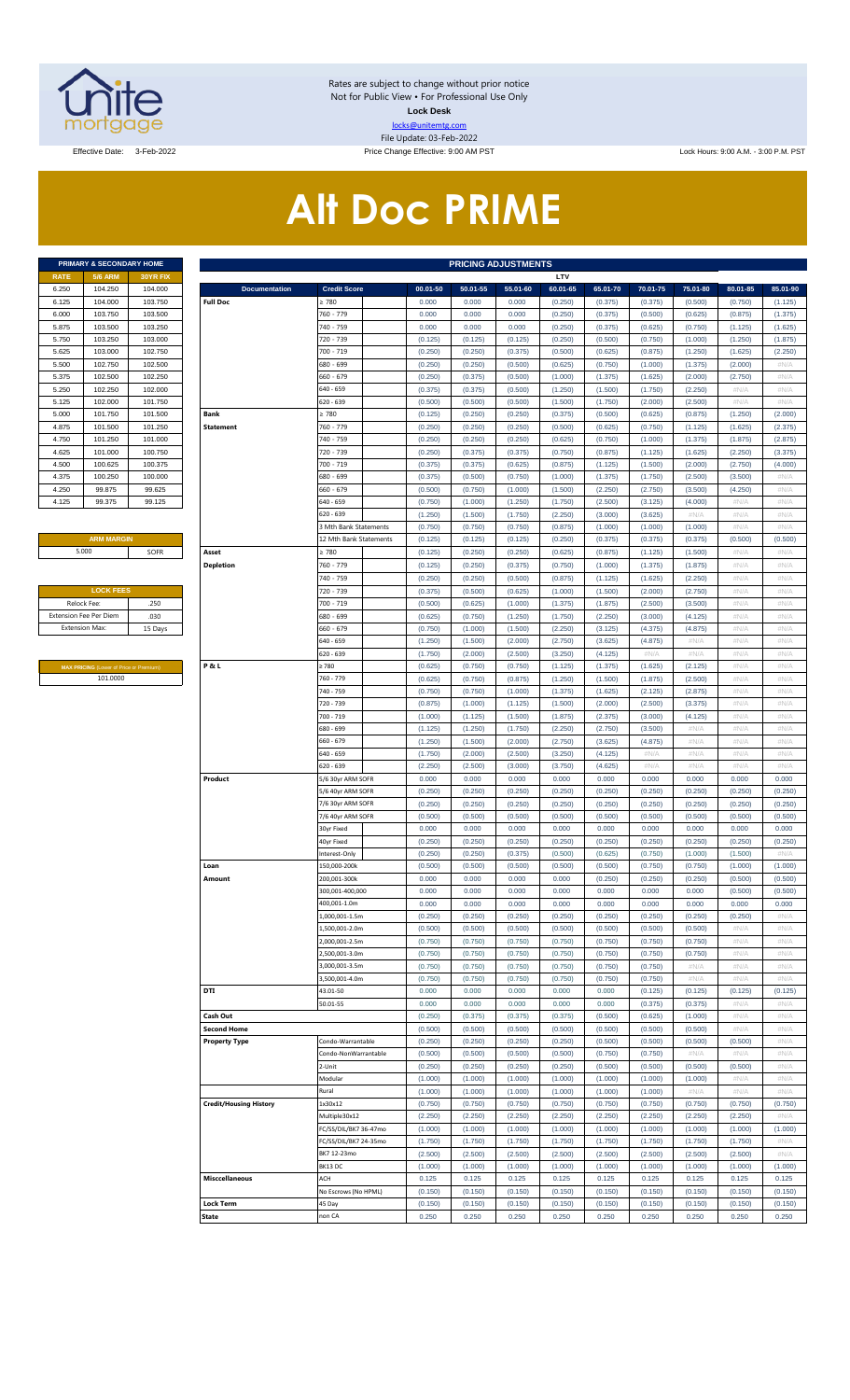

Price Change Effective: 11:50 AM PST Effective Date: Lock Hours: 9:00 A.M. - 3:00 P.M. PST **3-Feb-22**

## [V](https://unitemortgage.com/)isit: https://unitemortgage.com

The pricing engine is the Formal price given, please access it through:

**Quick Pricer:** [https://un](https://unitemortgage.com/broker-resources/price-my-loan/)itemortgage.com/broker-resources/price-my-loan/

# **CALL US TODAY: 800-777-1207**

## **CONVENTIONAL PRODUCTS AND PRICING**

|       | <b>CONFORMING LOANS</b> |                             |         |                      |                             |         |         |                             |                             |         |         |       |                             |                      |         |  |
|-------|-------------------------|-----------------------------|---------|----------------------|-----------------------------|---------|---------|-----------------------------|-----------------------------|---------|---------|-------|-----------------------------|----------------------|---------|--|
|       |                         | <b>DU CONF CONV 30 YEAR</b> |         |                      | <b>DU CONF CONV 20 YEAR</b> |         |         |                             | <b>DU CONF CONV 15 YEAR</b> |         |         |       | <b>DU CONF CONV 10 YEAR</b> |                      |         |  |
| Rate  | 10 Day                  | 25 Day                      | 40 Day  | Rate                 | 10 Day                      | 25 Day  | 40 Day  | Rate                        | 10 Day                      | 25 Day  | 40 Day  | Rate  | 10 Day                      | 25 Day               | 40 Day  |  |
| 4.375 | (5.125)                 | (5.000)                     | (4.875) | 4.125                | (4.750)                     | (4.625) | (4.500) | 3.625                       | (4.000)                     | (3.875) | (3.750) | 3.375 | (3.625)                     | (3.500)              | (3.375) |  |
| 4.250 | (4.875)                 | (4.750)                     | (4.625) | 4.000                | (4.250)                     | (4.125) | (4.000) | 3.500                       | (3.875)                     | (3.750) | (3.625) | 3.250 | (3.250)                     | (3.125)              | (3.000) |  |
| 4.125 | (4.250)                 | (4.125)                     | (4.000) | 3.875                | (3.875)                     | (3.750) | (3.625) | 3.375                       | (3.500)                     | (3.375) | (3.250) | 3.125 | (2.875)                     | (2.750)              | (2.625) |  |
| 4.000 | (3.750)                 | (3.625)                     | (3.500) | 3.750                | (3.375)                     | (3.250) | (3.125) | 3.250                       | (3.125)                     | (3.000) | (2.875) | 3.000 | (2.500)                     | (2.375)              | (2.250) |  |
| 3.875 | (3.375)                 | (3.250)                     | (3.125) | 3.625                | (3.375)                     | (3.250) | (3.125) | 3.125                       | (2.625)                     | (2.500) | (2.375) | 2.875 | (2.375)                     | (2.250)              | (2.125) |  |
| 3.750 | (3.000)                 | (2.875)                     | (2.750) | 3.500                | (2.875)                     | (2.750) | (2.625) | 3.000                       | (2.250)                     | (2.125) | (2.000) | 2.750 | (2.000)                     | (1.875)              | (1.750) |  |
| 3.625 | (2.250)                 | (2.125)                     | (2.000) | 3.375                | (2.500)                     | (2.375) | (2.250) | 2.875                       | (2.000)                     | (1.875) | (1.750) | 2.625 | (1.625)                     | (1.500)              | (1.375) |  |
| 3.500 | (1.875)                 | (1.750)                     | (1.625) | 3.250                | (2.000)                     | (1.875) | (1.750) | 2.750                       | (1.625)                     | (1.500) | (1.375) | 2.500 | (1.125)                     | (1.000)              | (0.875) |  |
| 3.375 | (1.375)                 | (1.250)                     | (1.125) | 3.125                | (1.375)                     | (1.250) | (1.125) | 2.625                       | (1.125)                     | (1.000) | (0.875) | 2.375 | (0.875)                     | (0.750)              | (0.625) |  |
| 3.250 | (0.750)                 | (0.625)                     | (0.500) | 3.000                | (0.625)                     | (0.500) | (0.375) | 2.500                       | (0.625)                     | (0.500) | (0.375) | 2.250 | (0.500)                     | (0.375)              | (0.250) |  |
| 3.125 | (0.125)                 | 0.000                       | 0.125   | 2.875                | 0.000                       | 0.125   | 0.250   | 2.375                       | (0.125)                     | 0.000   | 0.125   | 2.125 | 0.000                       | 0.125                | 0.250   |  |
| 3.000 | 0.250                   | 0.375                       | 0.500   | 2.750                | 0.625                       | 0.750   | 0.875   | 2.250                       | 0.375                       | 0.500   | 0.625   | 2.000 | 0.500                       | 0.625                | 0.750   |  |
|       |                         |                             |         |                      |                             |         |         |                             |                             |         |         |       |                             |                      |         |  |
|       |                         | LP CONF CONV 30 YEAR        |         | LP CONF CONV 20 YEAR |                             |         |         | <b>LP CONF CONV 15 YEAR</b> |                             |         |         |       |                             | LP CONF CONV 10 YEAR |         |  |
| Rate  | <b>10 Day</b>           | 25 Day                      | 40 Day  | Rate                 | 10 Day                      | 25 Day  | 40 Day  | Rate                        | 10 Day                      | 25 Day  | 40 Day  | Rate  | <b>10 Day</b>               | 25 Day               | 40 Day  |  |
| 4.375 | (5.000)                 | (4.875)                     | (4.750) | 4.125                | (4.750)                     | (4.625) | (4.500) | 3.625                       | (3.750)                     | (3.625) | (3.500) | 3.375 | (3.375)                     | (3.250)              | (3.125) |  |
| 4.250 | (4.750)                 | (4.625)                     | (4.500) | 4.000                | (4.125)                     | (4.000) | (3.875) | 3.500                       | (3.625)                     | (3.500) | (3.375) | 3.250 | (3.000)                     | (2.875)              | (2.750) |  |
| 4.125 | (4.125)                 | (4.000)                     | (3.875) | 3.875                | (3.750)                     | (3.625) | (3.500) | 3.375                       | (3.250)                     | (3.125) | (3.000) | 3.125 | (2.625)                     | (2.500)              | (2.375) |  |
| 4.000 | (3.625)                 | (3.500)                     | (3.375) | 3.750                | (3.375)                     | (3.250) | (3.125) | 3.250                       | (2.875)                     | (2.750) | (2.625) | 3.000 | (2.375)                     | (2.250)              | (2.125) |  |
| 3.875 | (3.125)                 | (3.000)                     | (2.875) | 3.625                | (3.250)                     | (3.125) | (3.000) | 3.125                       | (2.500)                     | (2.375) | (2.250) | 2.875 | (2.000)                     | (1.875)              | (1.750) |  |
| 3.750 | (2.625)                 | (2.500)                     | (2.375) | 3.500                | (2.875)                     | (2.750) | (2.625) | 3.000                       | (2.125)                     | (2.000) | (1.875) | 2.750 | (1.625)                     | (1.500)              | (1.375) |  |
| 3.625 | (2.000)                 | (1.875)                     | (1.750) | 3.375                | (2.375)                     | (2.250) | (2.125) | 2.875                       | (1.875)                     | (1.750) | (1.625) | 2.625 | (1.375)                     | (1.250)              | (1.125) |  |
| 3.500 | (1.625)                 | (1.500)                     | (1.375) | 3.250                | (1.875)                     | (1.750) | (1.625) | 2.750                       | (1.500)                     | (1.375) | (1.250) | 2.500 | (1.000)                     | (0.875)              | (0.750) |  |
| 3.375 | (1.125)                 | (1.000)                     | (0.875) | 3.125                | (1.250)                     | (1.125) | (1.000) | 2.625                       | (1.000)                     | (0.875) | (0.750) | 2.375 | (0.625)                     | (0.500)              | (0.375) |  |
| 3.250 | (0.625)                 | (0.500)                     | (0.375) | 3.000                | (0.500)                     | (0.375) | (0.250) | 2.500                       | (0.500)                     | (0.375) | (0.250) | 2.250 | (0.250)                     | (0.125)              | 0.000   |  |
| 3.125 | 0.000                   | 0.125                       | 0.250   | 2.875                | 0.125                       | 0.250   | 0.375   | 2.375                       | 0.000                       | 0.125   | 0.250   | 2.125 | 0.125                       | 0.250                | 0.375   |  |
| 3.000 | 0.375                   | 0.500                       | 0.625   | 2.750                | 0.750                       | 0.875   | 1.000   | 2.250                       | 0.375                       | 0.500   | 0.625   | 2.000 | 0.625                       | 0.750                | 0.875   |  |

### **HIGH BALANCE CONFORMING Rate 10 Day 25 Day 40 Day Rate 10 Day 25 Day 40 Day Rate 10 Day 25 Day 40 Day Rate 10 Day 25 Day 40 Day** 4.500 (2.875) (2.750) (2.625) 3.875 (2.375) (2.250) (2.125) 4.375 (3.500) (3.375) (3.250) 3.750 (2.000) (1.875) (1.750) 4.250 (3.000) (2.875) (2.750) 3.625 (1.750) (1.625) (1.500) 4.125 (2.750) (2.625) (2.500) 3.500 (2.750) (2.625) (2.500)  $(2.875)$   $(2.750)$   $(2.625)$  3.375  $(2.375)$   $(2.250)$ 3.875 (2.500) (2.375) (2.250) 3.250 (2.000) (1.875) (1.750) 3.750 (2.000) (1.875) (1.750) 3.125 (1.625) (1.500) (1.375) 3.625 (1.375) (1.250) (1.125) 3.000 (1.375) (1.250) (1.125) 3.500 (0.750) (0.625) (0.500) 2.875 (1.000) (0.875) (0.750) 3.375 (0.375) (0.250) (0.125) 2.750 (0.625) (0.500) (0.375) 3.250 0.125 0.250 0.375 2.625 (0.125) 0.000 0.125 3.125 0.875 1.000 1.125 2.500 0.375 0.500 0.625 **DU HIGH BALANCE 30 YEAR DU HIGH BALANCE 15 YEAR DU HIGH BALANCE 20 YEAR DU HIGH BALANCE 10 YEAR**

自

### **MAX NET PRICING IS 104.000 HIGH BALANCE MAX NET PRICING IS 103.000 Rates and pricing are subject to change without notice.**

All Rights Reserved. 02.2022 This document is limited to current Unite Mortgage Wholesale Lending Solutions, and should not be intended as legal advice, legal opinion, or any other advice on specific facts or circumstances. Such policy and practice ar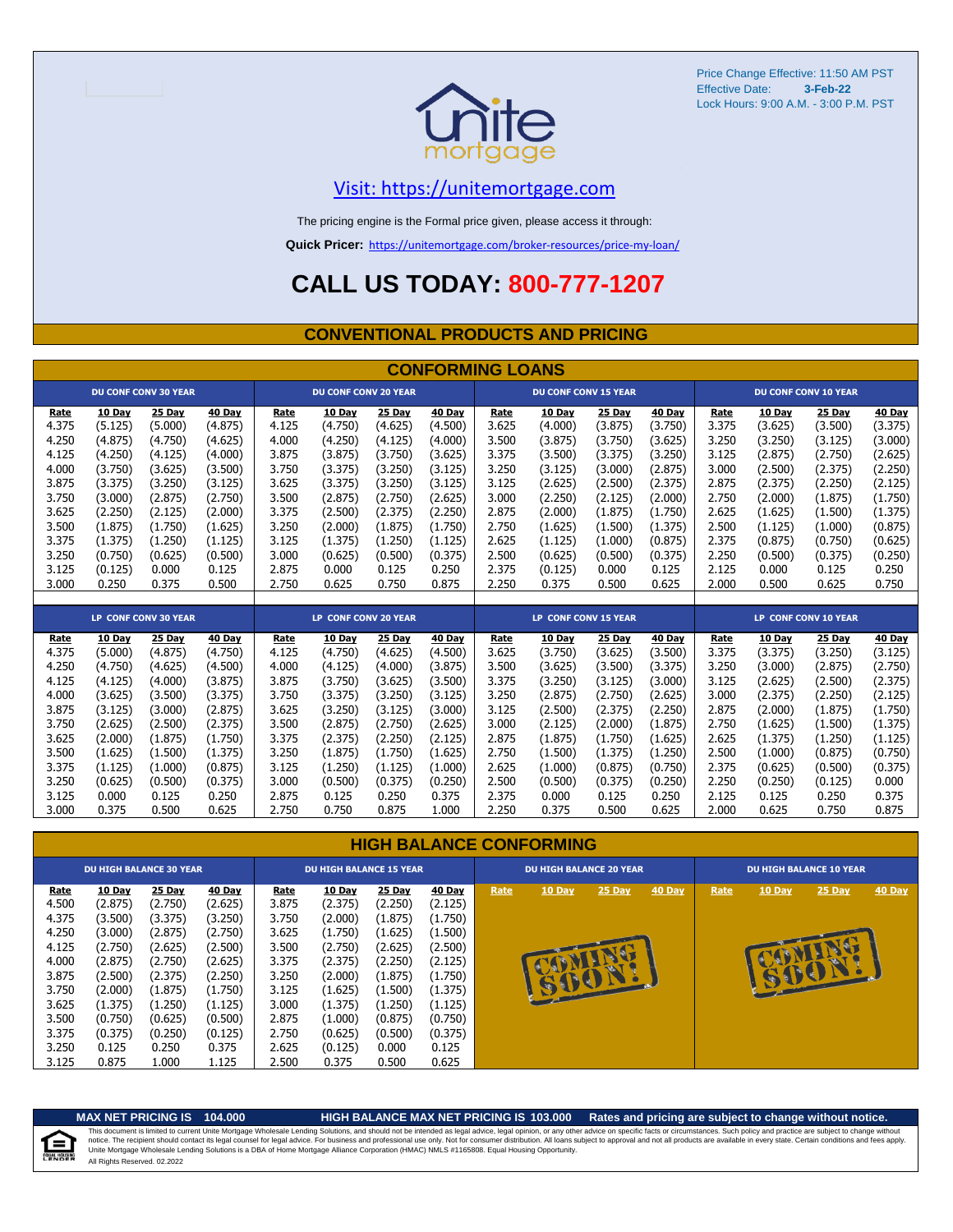

Price Change Effective: 11:50 AM PST Effective Date: **3-Feb-22** Lock Hours: 9:00 A.M. - 3:00 P.M. PST

## [V](https://unitemortgage.com/)isit: https://unitemortgage.com

The pricing engine is the Formal price given, please access it through:

**Quick Pricer:** [https://un](https://unitemortgage.com/broker-resources/price-my-loan/)itemortgage.com/broker-resources/price-my-loan/

# **CALL US TODAY: 800-777-1207**

|                                                                                                | <b>HOME AFFORDABLE PRODUCTS</b>                                                                                      |                                                                                                                      |                                                                                                                      |                                                                                                |                                                                                                                      |                                                                                                                      |                                                                                                                             |                                                                                                |                                                                                                                      |                                                                                                                      |                                                                                                                      |                                       |               |                |        |
|------------------------------------------------------------------------------------------------|----------------------------------------------------------------------------------------------------------------------|----------------------------------------------------------------------------------------------------------------------|----------------------------------------------------------------------------------------------------------------------|------------------------------------------------------------------------------------------------|----------------------------------------------------------------------------------------------------------------------|----------------------------------------------------------------------------------------------------------------------|-----------------------------------------------------------------------------------------------------------------------------|------------------------------------------------------------------------------------------------|----------------------------------------------------------------------------------------------------------------------|----------------------------------------------------------------------------------------------------------------------|----------------------------------------------------------------------------------------------------------------------|---------------------------------------|---------------|----------------|--------|
| <b>DU HOMEREADY 30 YEAR</b>                                                                    |                                                                                                                      |                                                                                                                      |                                                                                                                      | <b>DU HOMEREADY HIGH BALANCE 30 YEAR</b>                                                       |                                                                                                                      |                                                                                                                      |                                                                                                                             |                                                                                                | LP HOME POSSIBLE 30 YEAR                                                                                             |                                                                                                                      |                                                                                                                      | LP HOME POSSIBLE HIGH BALANCE 30 YEAR |               |                |        |
| Rate<br>4.375<br>4.250<br>4.125<br>4.000<br>3.875<br>3.750<br>3.625<br>3.500<br>3.375<br>3.250 | 10 Day<br>(4.750)<br>(4.375)<br>(3.750)<br>(3.375)<br>(3.000)<br>(2.500)<br>(1.875)<br>(1.500)<br>(1.000)<br>(0.375) | 25 Day<br>(4.625)<br>(4.250)<br>(3.625)<br>(3.250)<br>(2.875)<br>(2.375)<br>(1.750)<br>(1.375)<br>(0.875)<br>(0.250) | 40 Day<br>(4.500)<br>(4.125)<br>(3.500)<br>(3.125)<br>(2.750)<br>(2.250)<br>(1.625)<br>(1.250)<br>(0.750)<br>(0.125) | Rate<br>4.500<br>4.375<br>4.250<br>4.125<br>4.000<br>3.875<br>3.750<br>3.625<br>3.500<br>3.375 | 10 Day<br>(2.875)<br>(2.875)<br>(2.375)<br>(2.875)<br>(2.500)<br>(2.125)<br>(1.750)<br>(1.625)<br>(1.125)<br>(0.500) | 25 Day<br>(2.750)<br>(2.750)<br>(2.250)<br>(2.750)<br>(2.375)<br>(2.000)<br>(1.625)<br>(1.500)<br>(1.000)<br>(0.375) | <b>40 Day</b><br>(2.625)<br>(2.625)<br>(2.125)<br>(2.625)<br>(2.250)<br>(1.875)<br>(1.500)<br>(1.375)<br>(0.875)<br>(0.250) | Rate<br>4.375<br>4.250<br>4.125<br>4.000<br>3.875<br>3.750<br>3.625<br>3.500<br>3.375<br>3.250 | 10 Day<br>(5.000)<br>(4.625)<br>(4.125)<br>(3.625)<br>(3.125)<br>(2.625)<br>(2.000)<br>(1.500)<br>(1.000)<br>(0.375) | 25 Day<br>(4.875)<br>(4.500)<br>(4.000)<br>(3.500)<br>(3.000)<br>(2.500)<br>(1.875)<br>(1.375)<br>(0.875)<br>(0.250) | 40 Day<br>(4.750)<br>(4.375)<br>(3.875)<br>(3.375)<br>(2.875)<br>(2.375)<br>(1.750)<br>(1.250)<br>(0.750)<br>(0.125) | Rate                                  | <b>10 Day</b> | 25 Day<br>6001 | 40 Day |
| 3.125<br>3.000                                                                                 | 0.250<br>0.500                                                                                                       | 0.375<br>0.625                                                                                                       | 0.500<br>0.750                                                                                                       | 3.250<br>3.125                                                                                 | 0.125<br>0.500                                                                                                       | 0.250<br>0.625                                                                                                       | 0.375<br>0.750                                                                                                              | 3.125<br>3.000                                                                                 | 0.125<br>0.625                                                                                                       | 0.250<br>0.750                                                                                                       | 0.375<br>0.875                                                                                                       |                                       |               |                |        |

| <b>HOME READY AND HOMEPOSSIBLE CAP LIMITS</b>      |       |      |      |      |       |       |       |                                                                                                  |       |  |  |  |  |
|----------------------------------------------------|-------|------|------|------|-------|-------|-------|--------------------------------------------------------------------------------------------------|-------|--|--|--|--|
|                                                    |       |      |      |      |       |       |       | LTV <=60 60.01 - 65 65.01 - 70 70.01 - 75 75.01 - 80 80.01 - 85 85.01 - 90 90.01 - 95 95.01 - 97 |       |  |  |  |  |
| HomeReady/Home Possible FICO >=680 Adjustment Caps | 1.500 | 500، | .500 | .500 | i.500 | 0.000 | 0.000 | 0.000                                                                                            | 0.000 |  |  |  |  |
| HomeReady/Home Possible FICO <680 Adjustment Caps  | 1.500 | .500 | .500 | .500 | 500،، | .500  | 1.500 | 1.500                                                                                            | 1.500 |  |  |  |  |

u Hou

## **MAX NET PRICING IS 104.000 HIGH BALANCE MAX NET PRICING IS 103.000 Rates and pricing are subject to change without notice.**

All Rights Reserved. 02.2022 This document is limited to current Unite Mortgage Wholesale Lending Solutions, and should not be intended as legal advice, legal opinion, or any other advice on specific facts or circumstances. Such policy and practice ar notice. The recipient should contact its legal coursel for legal advice. For business and professional use only. Not for consumer distribution. All oans subject to approval and not all products are available in every state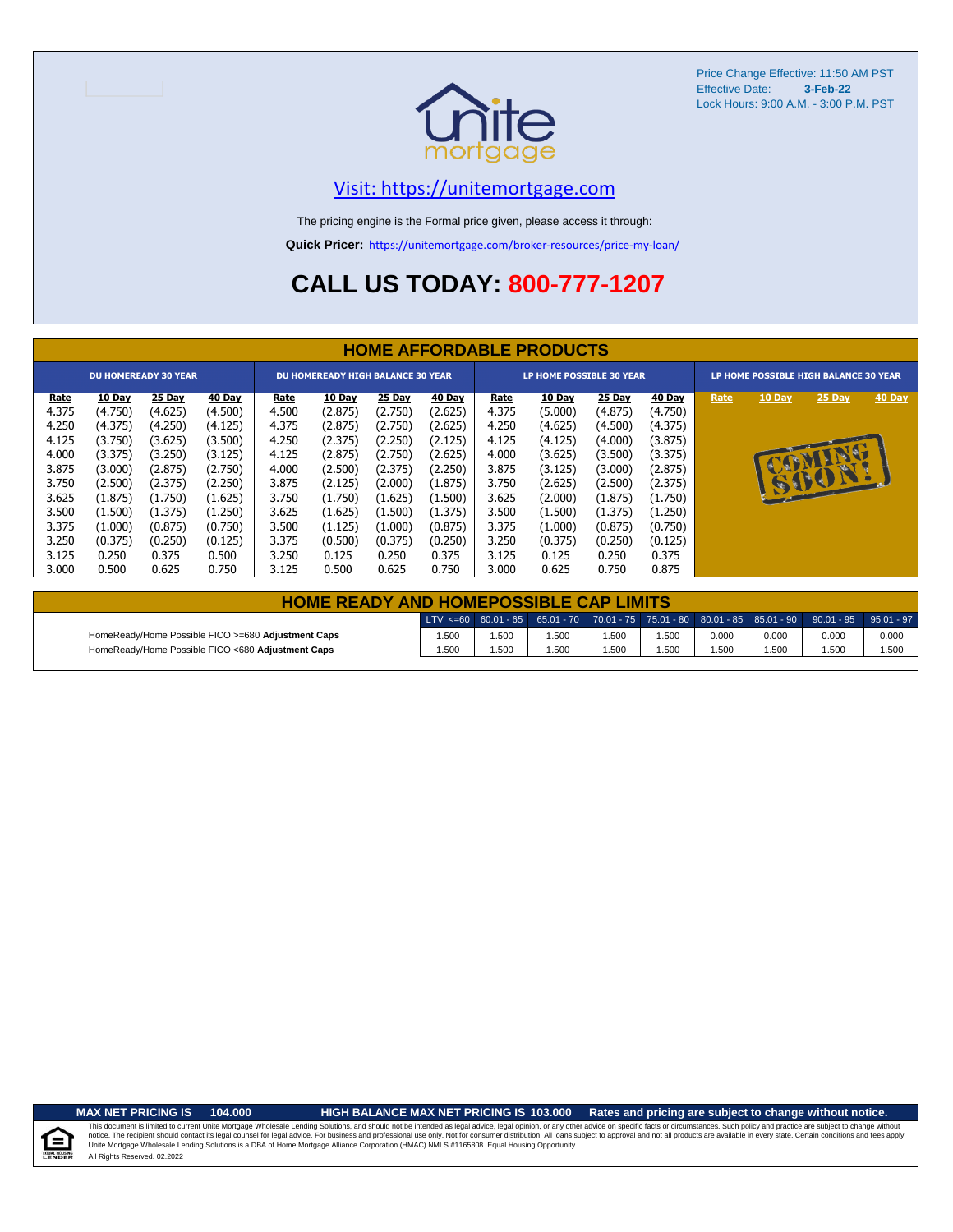

Price Change Effective: 11:50 AM PST Effective Date: **3-Feb-22** Lock Hours: 9:00 A.M. - 3:00 P.M. PST

# [V](https://unitemortgage.com/)isit: https://unitemortgage.com

The pricing engine is the Formal price given, please access it through:

**Quick Pricer:** [https://un](https://unitemortgage.com/broker-resources/price-my-loan/)itemortgage.com/broker-resources/price-my-loan/

# **CALL US TODAY: 800-777-1207**

| <b>CONVENTIONAL PRICING ADJUSTMENTS</b>                               |                                                                                        |                                                   |                         |              |              |              |                    |              |                                          |              |  |  |
|-----------------------------------------------------------------------|----------------------------------------------------------------------------------------|---------------------------------------------------|-------------------------|--------------|--------------|--------------|--------------------|--------------|------------------------------------------|--------------|--|--|
| Credit Score / LTV                                                    | Loan Terms > 15 years                                                                  | $LTV \le 60$                                      | $60.01 - 70$            | $70.01 - 75$ | $75.01 - 80$ | $80.01 - 85$ | $85.01 - 90$       | $90.01 - 95$ | $95.01 - 97$                             | >97.00%      |  |  |
| 740+                                                                  |                                                                                        | 0.000                                             | 0.250                   | 0.250        | 0.500        | 0.250        | 0.250              | 0.250        | 0.750                                    | 0.750        |  |  |
| 720 - 739                                                             |                                                                                        | 0.000                                             | 0.250                   | 0.500        | 0.750        | 0.500        | 0.500              | 0.500        | 1.000                                    | 1.000        |  |  |
| 700 - 719                                                             |                                                                                        | 0.000                                             | 0.500                   | 1.000        | 1.250        | 1.000        | 1.000              | 1.000        | 1.500                                    | 1.500        |  |  |
| 680 - 699                                                             |                                                                                        | 0.000                                             | 0.500                   | 1.250        | 1.750        | 1.500        | 1.250              | 1.250        | 1.500                                    | 1.500        |  |  |
| 660 - 679                                                             |                                                                                        | 0.000                                             | 1.000                   | 2.250        | 2.750        | 2.750        | 2.250              | 2.250        | 2.250                                    | 2.250        |  |  |
| 640 - 659                                                             |                                                                                        | 0.500                                             | 1.250                   | 2.750        | 3.000        | 3.250        | 2.750              | 2.750        | 2.750                                    | 2.750        |  |  |
| 620-639                                                               |                                                                                        | 0.500                                             | 1.500                   | 3.000        | 3.000        | 3.250        | 3.250              | 3.250        | 3.500                                    | 3.500        |  |  |
|                                                                       | Cash Out (Ex. Student Loan Only) All Loan Terms. Cumulative with above adjust.         | $LTV \le 60$                                      | $60.01 - 70$            | $70.01 - 75$ | $75.01 - 80$ |              |                    |              |                                          |              |  |  |
| $740+$                                                                |                                                                                        | 0.375                                             | 0.625                   | 0.625        | 0.875        |              |                    |              |                                          |              |  |  |
| 720 - 739                                                             |                                                                                        | 0.375                                             | 1.000                   | 1.000        | 1.125        |              |                    |              |                                          |              |  |  |
| 700 - 719                                                             |                                                                                        | 0.375                                             | 1.000                   | 1.000        | 1.125        |              |                    |              |                                          |              |  |  |
| 680 - 699                                                             |                                                                                        | 0.375                                             | 1.125                   | 1.125        | 1.750        |              |                    |              |                                          |              |  |  |
| 660 - 679                                                             |                                                                                        | 0.625                                             | 1.125                   | 1.125        | 1.875        |              |                    |              |                                          |              |  |  |
| 640 - 659                                                             |                                                                                        | 0.625                                             | 1.625                   | 1.625        | 2.625        |              |                    |              |                                          |              |  |  |
| 620 - 639                                                             |                                                                                        | 0.625                                             | 1.625                   | 1.625        | 3.125        |              |                    |              |                                          |              |  |  |
| <b>Other Price Adjustments</b><br>All Loan Terms                      | Cumulative with above adjustments                                                      | $LTV \le 60$                                      | $60.01 - 65$            | $65.01 - 70$ | $70.01 - 75$ | $75.01 - 80$ | $80.01 - 85$       | $85.01 - 90$ | $90.01 - 95$                             | $95.01 - 97$ |  |  |
| High Balance Purchase and R/T Refinance                               |                                                                                        | 0.500                                             | 0.750                   | 0.750        | 0.750        | 1.000        | 1.000              | 1.000        | 1.000                                    | 1.000        |  |  |
| High Balance Cash-Out Refinance                                       |                                                                                        | 1.250                                             | 1.500                   | 1.500        | 1.500        | 1.750        | <b>NA</b>          | <b>NA</b>    | NA                                       | <b>NA</b>    |  |  |
| High Balance ARMs (Adjustment Based on CLTV)                          |                                                                                        | 0.750                                             | 0.750                   | 0.750        | 0.750        | 1.500        | 1.500              | 1.500        | 1.750                                    | 1.750        |  |  |
| <b>ARMs</b>                                                           |                                                                                        | 0.000                                             | 0.000                   | 0.000        | 0.000        | 0.000        | 0.000              | 0.000        | 0.250                                    | <b>NA</b>    |  |  |
| HomeReady/Home Possible FICO >=680 Adjustment Caps                    |                                                                                        | 1.500                                             | 1.500                   | 1.500        | 1.500        | 1.500        | 0.000              | 0.000        | 0.000                                    | 0.000        |  |  |
| HomeReady/Home Possible FICO <680 Adjustment Caps                     |                                                                                        | 1.500                                             | 1.500                   | 1.500        | 1.500        | 1.500        | 1.500              | 1.500        | 1.500                                    | 1.500        |  |  |
| <b>Investment Properties</b>                                          |                                                                                        | 2.125                                             | 2.125                   | 2.125        | 2.125        | 3.375        | 4.125              | <b>NA</b>    | <b>NA</b>                                | <b>NA</b>    |  |  |
| Second Home                                                           |                                                                                        | 1.125                                             | 1.625                   | 1.625        | 2.125        | 3.375        | 4.125              | 4.125        | 4.125                                    | 4.125        |  |  |
| Manufactured home                                                     |                                                                                        | 0.500                                             | 0.500                   | 0.500        | 0.500        | 0.500        | 0.500              | 0.500        | 0.500                                    | 0.500        |  |  |
| 2-4 Unit Properties (3-4 unit max LTV is 75% (DU) and 80% (LP))       |                                                                                        | 1.000                                             | 1.000                   | 1.000        | 1.000        | 1.000        | 1.000              | <b>NA</b>    | <b>NA</b>                                | <b>NA</b>    |  |  |
| Condos - Loan Terms > 15Y (does not apply to Detached building types) |                                                                                        | 0.000                                             | 0.000                   | 0.000        | 0.000        | 0.750        | 0.750              | 0.750        | 0.750                                    | 0.750        |  |  |
|                                                                       | Escrow Waiver (LTV >80% not available in NM, LTV >90% does not apply to HB Nationwide) | 0.000                                             | 0.000                   | 0.000        | 0.000        | 0.000        | 0.000              | 0.000        | 0.000                                    | <b>NA</b>    |  |  |
| UW Waiver Fee (ALL LTV) - based on loan size                          |                                                                                        |                                                   |                         |              |              |              |                    |              |                                          |              |  |  |
|                                                                       |                                                                                        |                                                   |                         |              |              |              |                    |              |                                          |              |  |  |
|                                                                       | <b>ALL SUBORDINATE FINANCING</b>                                                       |                                                   |                         |              | .375%        |              |                    |              |                                          |              |  |  |
| <b>LTV Range</b>                                                      | <b>CLTV Range</b>                                                                      |                                                   | Credit Score < 720      |              |              |              | Credit Score > 720 |              |                                          |              |  |  |
| $\leq 65.00\%$                                                        | 80.01% - 95.00%                                                                        |                                                   | 0.500                   |              |              |              | 0.250              |              |                                          |              |  |  |
| 65.01% - 75.00%                                                       | $80.01\% - 95.00\%$                                                                    |                                                   | 0.750                   |              |              |              | 0.500              |              |                                          |              |  |  |
| 75.01% - 95.00%                                                       | $90.01\% - 95.00\%$                                                                    |                                                   | 1.000                   |              |              |              | 0.750              |              |                                          |              |  |  |
| 75.01% - 90.00%                                                       | 76.01% - 90.00%                                                                        |                                                   | 1.000                   |              |              |              | 0.750              |              |                                          |              |  |  |
| ≤ 95.00%                                                              | 95.01% - 97.00%                                                                        |                                                   | 1.500                   |              |              |              | 1.500              |              |                                          |              |  |  |
|                                                                       |                                                                                        |                                                   |                         |              |              |              |                    |              |                                          |              |  |  |
|                                                                       | <b>LOCK EXTENSIONS - RELOCKS - OTHER CHANGES</b>                                       |                                                   |                         |              |              |              |                    |              |                                          |              |  |  |
|                                                                       |                                                                                        |                                                   |                         |              |              |              |                    |              |                                          |              |  |  |
|                                                                       |                                                                                        |                                                   | <b>Lock Extensions:</b> |              |              |              |                    |              |                                          |              |  |  |
| 1-4 days                                                              | .03 / day                                                                              |                                                   |                         |              |              |              |                    |              |                                          |              |  |  |
| 5 days                                                                | 0.125                                                                                  |                                                   |                         |              |              |              |                    |              | 10 Day Lock Expires:                     | 02/13/22     |  |  |
| 7 days                                                                | 0.187                                                                                  |                                                   |                         |              |              |              |                    |              | 25 Day Lock Expires:                     | 02/28/22     |  |  |
| 10 days                                                               | 0.250                                                                                  |                                                   |                         |              |              |              |                    |              | 40 Day Lock Expires: 03/15/22            |              |  |  |
| 15 days                                                               | 0.375                                                                                  |                                                   |                         |              |              |              |                    |              |                                          |              |  |  |
| <b>Relocks:</b>                                                       | <b>Other Changes:</b>                                                                  |                                                   |                         |              |              |              |                    |              |                                          |              |  |  |
| Worse Case pricing plus additional .250 hit                           | Loan Program                                                                           | Worse Case if moving into different delivery type |                         |              |              |              |                    |              |                                          |              |  |  |
|                                                                       | Rate Change                                                                            | Not subject to worse case pricing                 |                         |              |              |              |                    |              | Locks expiring on a non business day are |              |  |  |

Locks expiring on a non business day are good through the following business day.

|   |                              |         |                                                                                                                                                                                                                                                                                                                                                                                                                                                                                                                                                                                                                | APOR: | $15/20$ YR.: |        | 2.500% 1 YR CMT: | 0.120% |
|---|------------------------------|---------|----------------------------------------------------------------------------------------------------------------------------------------------------------------------------------------------------------------------------------------------------------------------------------------------------------------------------------------------------------------------------------------------------------------------------------------------------------------------------------------------------------------------------------------------------------------------------------------------------------------|-------|--------------|--------|------------------|--------|
|   | <b>MAX NET PRICING IS</b>    | 104.000 | Rates and prices are subject to change without notice.                                                                                                                                                                                                                                                                                                                                                                                                                                                                                                                                                         |       | $25/30$ YR.: | 2.960% | 1 YR Libor:      | 0.360% |
| 食 | All Rights Reserved. 02.2022 |         | This document is limited to current Unite Mortgage Wholesale Lending Solutions, and should not be intended as legal advice, legal opinion, or any other advice on specific facts or circumstances. Such policy and practice ar<br>notice. The recipient should contact its legal counsel for legal advice. For business and professional use only. Not for consumer distribution. All loans subject to approval and not all products are available in every stat<br>Unite Mortgage Wholesale Lending Solutions is a DBA of Home Mortgage Alliance Corporation (HMAC) NMLS #1165808. Equal Housing Opportunity. |       |              |        |                  |        |